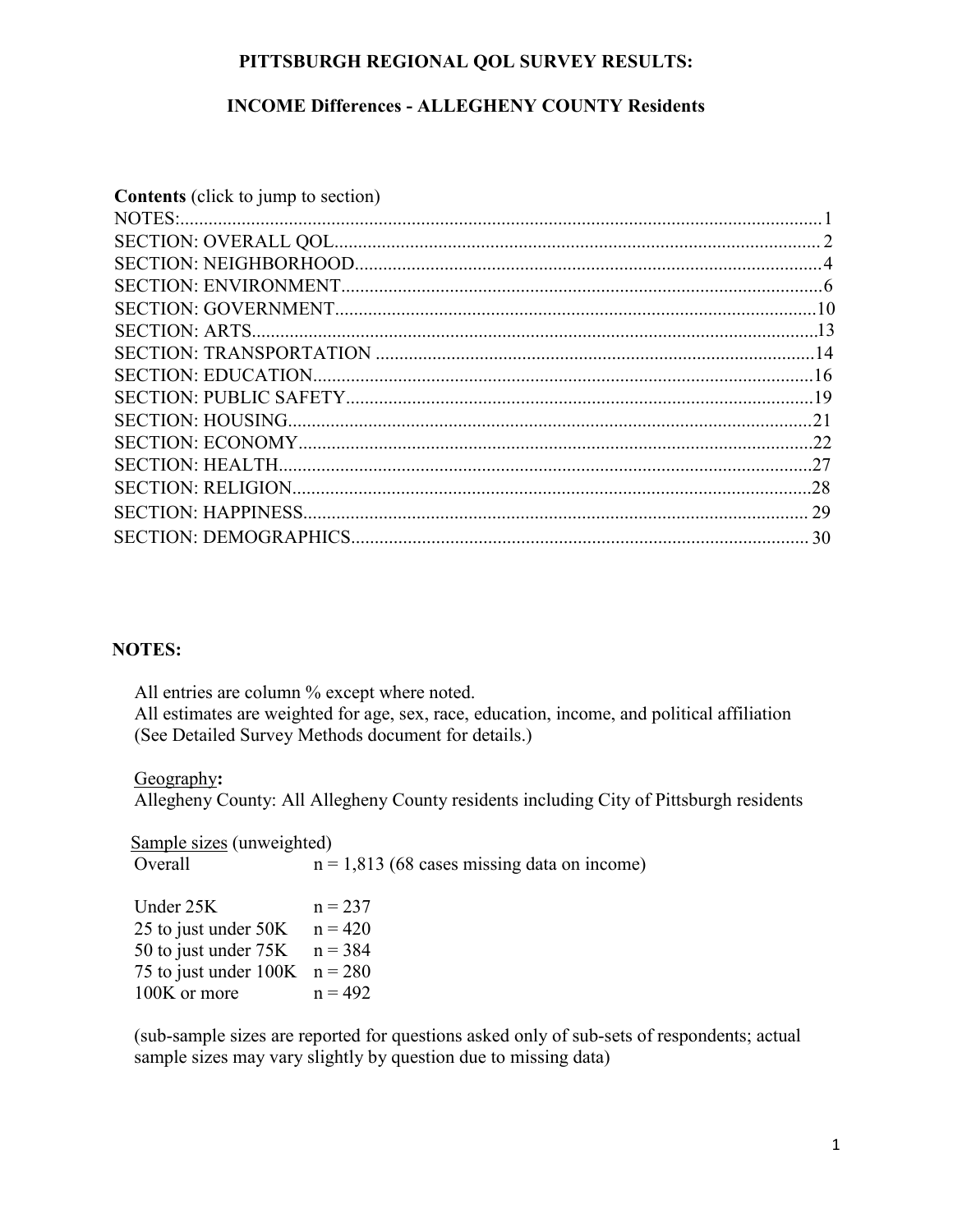# <span id="page-1-0"></span>**SECTION: OVERALL QOL**

|                    | Overall | Under<br>\$25,000 | $$25,000 -$<br>\$49,999 | \$50,000<br>$-$74.999$ | \$75,000-<br>\$99,999 | \$100,000<br>or More |
|--------------------|---------|-------------------|-------------------------|------------------------|-----------------------|----------------------|
| Less than one year | 7.9     | 11.8              | 11.5                    | 4.6                    | 3.6                   | 5.5                  |
| 1-3 years          | 17.1    | 21.4              | 20.3                    | 17.7                   | 13.7                  | 11.7                 |
| 3-5 years          | 7.2     | 11.5              | 7.5                     | 5.8                    | 8.1                   | 4.7                  |
| $5-10$ years       | 13.3    | 19.7              | 12.3                    | 13.3                   | 7.6                   | 12.8                 |
| $10-20$ years      | 18.9    | 11.5              | 16.1                    | 15.4                   | 21.3                  | 28.5                 |
| More than 20 years | 35.5    | 24.0              | 32.2                    | 43.2                   | 45.7                  | 36.8                 |

OVERALL1 How many years have you lived where you currently live?

OVERALL2 How many years have you lived in the southwestern Pennsylvania region? This includes Allegheny, Armstrong, Beaver, Butler, Fayette, Washington and Westmoreland counties.

|                    | Overall | Under<br>\$25,000 | $$25,000 -$<br>\$49,999 | \$50,000<br>$-$ \$74,999 | \$75,000-<br>\$99,999 | \$100,000<br>or More |
|--------------------|---------|-------------------|-------------------------|--------------------------|-----------------------|----------------------|
| Less than one year | 1.8     | 4.3               | 1.1                     | 0.0                      | 0.0                   | 3.2                  |
| 1-3 years          | 6.6     | 9.5               | 10.3                    | 2.9                      | 3.0                   | 4.9                  |
| 3-5 years          | 3.9     | 9.2               | 3.6                     | 4.1                      | 1.0                   | 1.7                  |
| $5-10$ years       | 6.5     | 6.6               | 7.6                     | 10.2                     | 3.0                   | 3.8                  |
| $10-20$ years      | 8.1     | 7.5               | 6.5                     | 3.5                      | 9.1                   | 13.2                 |
| More than 20 years | 73.1    | 63.0              | 70.7                    | 79.4                     | 83.8                  | 73.2                 |

### [Asked if 5 or less years to OVERALL2]  $N = 113$

OVERALL4 What is the primary reason you moved into the Pittsburgh region?

|                                        |         | Under    | $$25,000 -$ | \$50,000   | \$75,000- | \$100,000 |
|----------------------------------------|---------|----------|-------------|------------|-----------|-----------|
|                                        | Overall | \$25,000 | \$49,999    | $-$74,999$ | \$99,999  | or More   |
| Family-related reasons                 | 6.2     | 5.8      | 3.9         | 0.0        | 0.0       | 14.9      |
| Job related reasons                    | 20.9    | 0.0      | 29.9        | 66.7       | 25.0      | 12.8      |
| Housing-related reasons                | 5.8     | 8.7      | 9.1         | 0.0        | 0.0       | 0.0       |
| Education related reasons (for example | 60.0    | 72.5     | 50.6        | 33.3       | 75.0      | 68.1      |
| you moved to attend or leave college)  |         |          |             |            |           |           |
| Retirement                             | 1.3     | 4.3      | 0.0         | 0.0        | 0.0       | 0.0       |
| Other reasons (SPECIFY) (e.g., change  | 5.8     | 8.7      | 6.5         | 0.0        | 0.0       | 4.3       |
| of climate, health reasons, natural    |         |          |             |            |           |           |
| disaster, other)                       |         |          |             |            |           |           |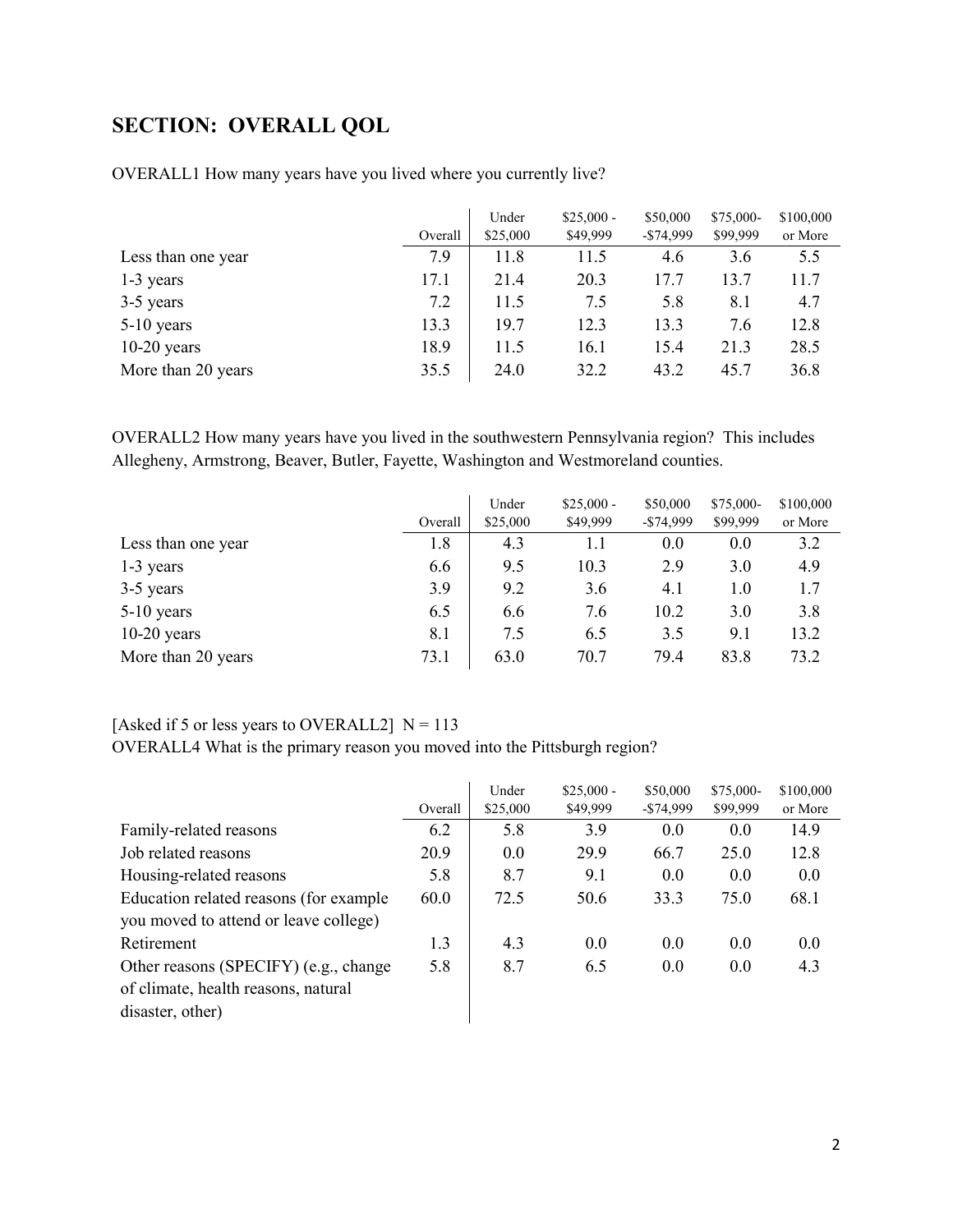|           |         | Under    | $$25,000 -$ | \$50,000     | \$75,000- | \$100,000 |
|-----------|---------|----------|-------------|--------------|-----------|-----------|
|           | Overall | \$25,000 | \$49,999    | $-$ \$74,999 | \$99,999  | or More   |
| Excellent | 17.4    | 17.1     | 11.9        | 17.6         | 25.5      | 20.2      |
| Very Good | 50.1    | 32.6     | 52.5        | 47.0         | 61.2      | 56.6      |
| Good      | 25.4    | 31.9     | 29.5        | 30.0         | 12.8      | 18.7      |
| Fair      | 6.2     | 15.5     | 6.1         | 3.7          | 0.5       | 4.5       |
| Poor      | 0.8     | 3.0      | 0.0         | 1.7          | 0.0       | 0.0       |

OVERALL5 Thinking about the overall quality of life in southwestern Pennsylvania region, how would you rate the region as a place to live?

OVERALL6 Would you say that the overall quality of life in southwestern Pennsylvania region has improved, declined, or stayed about the same during the past few years?

|                       |         | Under    | $$25,000-$ | \$50,000     | $$75,000-$ | \$100,000 |
|-----------------------|---------|----------|------------|--------------|------------|-----------|
|                       | Overall | \$25,000 | \$49,999   | $-$ \$74.999 | \$99,999   | or More   |
| Improved              | 52.6    | 50.0     | 46.2       | 51.9         | 57.4       | 60.1      |
| Declined              | 9.5     |          | 11.3       | 1.6          |            | 5.9       |
| Stayed about the same | 37.8    | 38.8     | 42.5       | 36.5         | 35.5       | 34.0      |

OVERALL7 How would you rate your neighborhood or local community as a place to live?

|           | Overall | Under<br>\$25,000 | $$25,000 -$<br>\$49,999 | \$50,000<br>$-$ \$74,999 | \$75,000-<br>\$99,999 | \$100,000<br>or More |
|-----------|---------|-------------------|-------------------------|--------------------------|-----------------------|----------------------|
| Excellent | 23.8    | 17.4              | 20.1                    | 20.9                     | 28.9                  | 32.0                 |
| Very Good | 38.5    | 29.9              | 39.1                    | 31.9                     | 51.3                  | 42.8                 |
| Good      | 25.8    | 26.6              | 28.2                    | 32.8                     | 15.7                  | 21.6                 |
| Fair      | 9.2     | 20.4              | 9.8                     | 10.7                     | 4.1                   | 2.3                  |
| Poor      | 2.8     | 5.6               | 2.9                     | 3.8                      | 0.0                   | 1.3                  |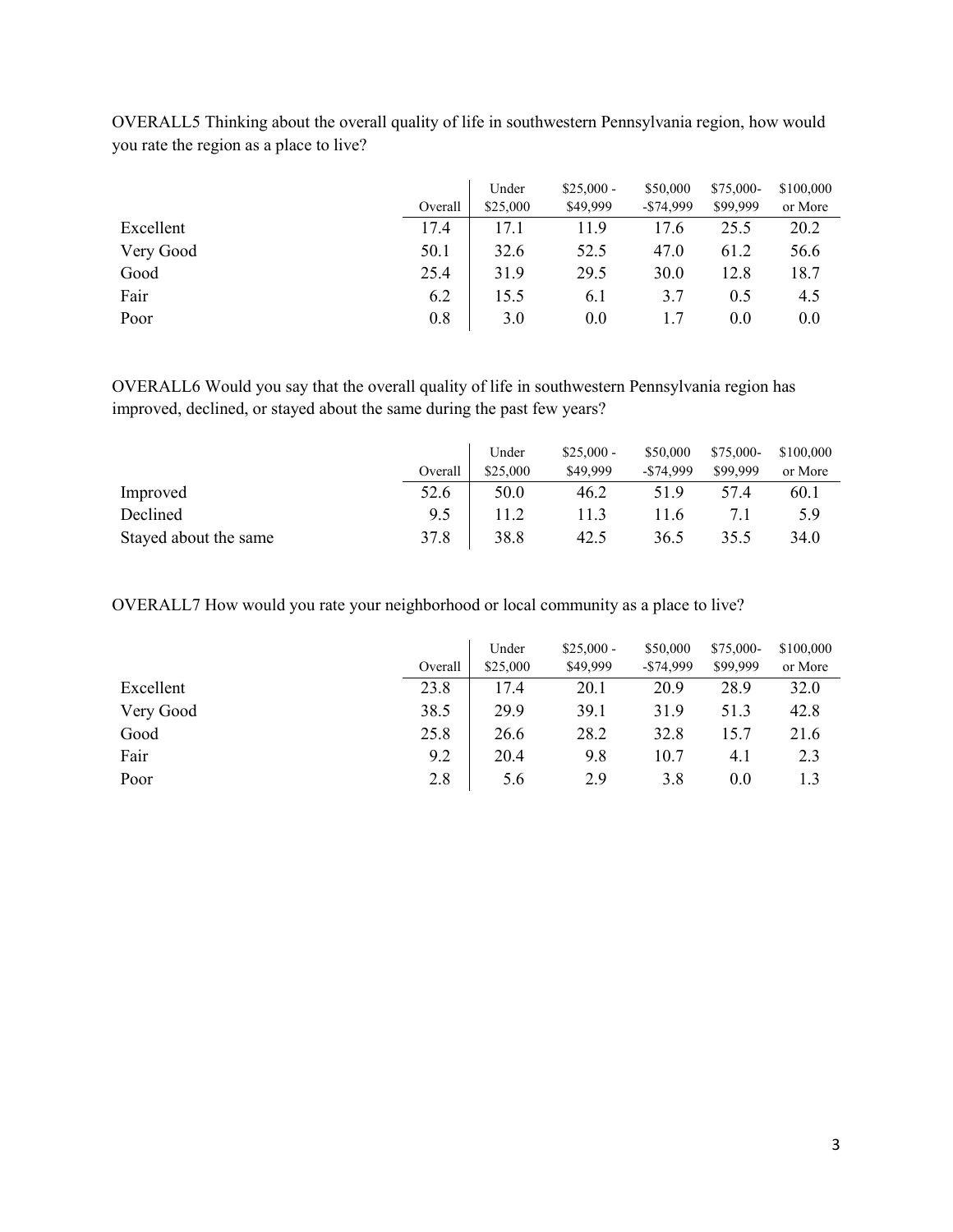# <span id="page-3-0"></span>**SECTION: NEIGHBORHOOD**

|                       | Overall | Under<br>\$25,000 | $$25,000 -$<br>\$49,999 | \$50,000<br>$-$ \$74,999 | \$75,000-<br>\$99,999 | \$100,000<br>or More |
|-----------------------|---------|-------------------|-------------------------|--------------------------|-----------------------|----------------------|
| Just about everyday   | 27.9    | 30.6              | 20.8                    | 29.3                     | 30.6                  | 32.1                 |
| Several times a month | 41.3    | 26.3              | 43.8                    | 41.7                     | 43.9                  | 46.7                 |
| Once a month          | 11.4    | 15.5              | 15.7                    | 9.0                      | 11.7                  | 5.5                  |
| Several times a year  | 10.9    | 9.5               | 11.5                    | 10.7                     | 8.7                   | 12.1                 |
| Never                 | 8.5     | 18.1              | 8.2                     | 9.3                      | 5.1                   | 3.6                  |

NEIGH1 About how often do you talk to or visit with your immediate neighbors?

NEIGH2 Please tell me whether you strongly agree, somewhat agree, somewhat disagree, or strongly disagree with the following statement: "The people in my neighborhood are willing to help their neighbors."

|                   |         | Under    | $$25,000 -$ | \$50,000   | \$75,000- | \$100,000 |
|-------------------|---------|----------|-------------|------------|-----------|-----------|
|                   | Overall | \$25,000 | \$49,999    | $-$74,999$ | \$99,999  | or More   |
| Strongly agree    | 34.0    | 17.4     | 30.5        | 30.1       | 43.1      | 47.8      |
| Somewhat agree    | 53.2    | 62.3     | 54.4        | 56.1       | 46.7      | 46.5      |
| Somewhat disagree | 9.2     | 10.5     | 11.3        | 11.8       | 9.1       | 4.2       |
| Strongly disagree | 3.6     | 9.8      | 3.8         | 2.0        | l .O      |           |

NEIGH3 When thinking about the racial diversity in your own neighborhood or local community, would you say that it is…

|                    |         | Under    | $$25,000 -$ | \$50,000     | $$75,000-$ | \$100,000 |
|--------------------|---------|----------|-------------|--------------|------------|-----------|
|                    | Overall | \$25,000 | \$49,999    | $-$ \$74,999 | \$99,999   | or More   |
| Very diverse       | 19.7    | 23.0     | 24.5        | 22.9         | 14.6       | 11.9      |
| Somewhat diverse   | 55.2    | 53.3     | 57.9        | 53.3         | 54.5       | 55.3      |
| Not at all diverse | 25.1    | 23.7     | 17.6        | 23.8         | 30.8       | 32.8      |

NEIGH4 How much of a problem, if any, do you think race relations are in your own neighborhood or local community?

|                      |         | Under    | $$25,000 -$ | \$50,000     | $$75,000-$ | \$100,000 |
|----------------------|---------|----------|-------------|--------------|------------|-----------|
|                      | Overall | \$25,000 | \$49,999    | $-$ \$74,999 | \$99,999   | or More   |
| A severe problem     | 5.0     | 8.3      | 8.6         | 2.6          |            | 1.9       |
| A moderate problem   | 22.2    | 20.5     | 24.9        | 15.9         | 20.3       | 25.5      |
| A minor problem      | 35.9    | 45.5     | 33.1        | 37.4         | 32.5       | 33.2      |
| Not a problem at all | 37.0    | 25.7     | 33.3        | 44.1         | 45.7       | 39.4      |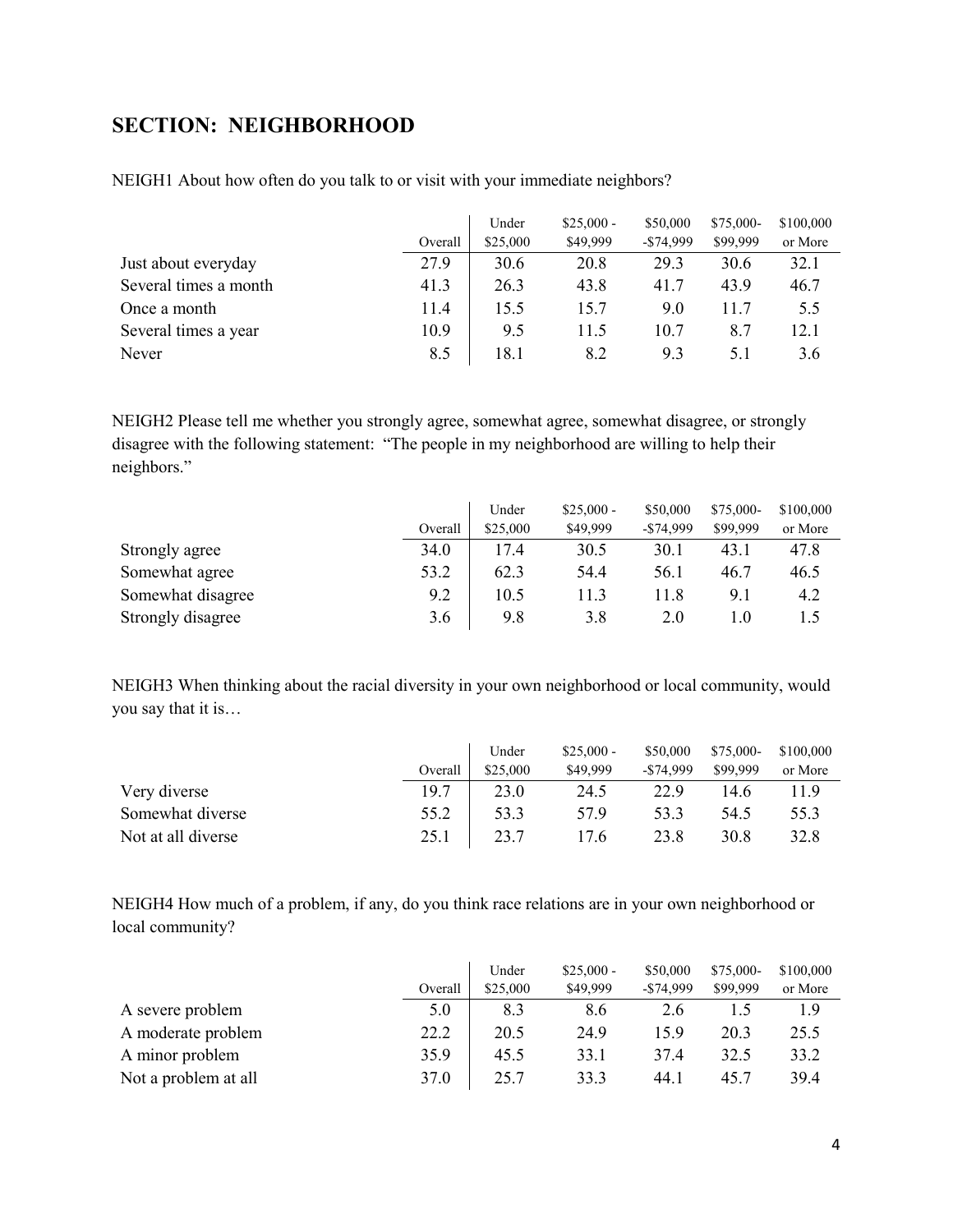NEIGH6 Do you expect to be living in the southwestern Pennsylvania region five years from now?

|     |                   | Under \$25,000 - \$50,000 \$75,000 \$100,000 |  |         |
|-----|-------------------|----------------------------------------------|--|---------|
|     | Overall $$25,000$ | \$49,999 -\$74,999 \$99,999                  |  | or More |
| Yes |                   | 82.0 71.1 79.7 85.8 88.3                     |  | 86.2    |
| No  |                   |                                              |  |         |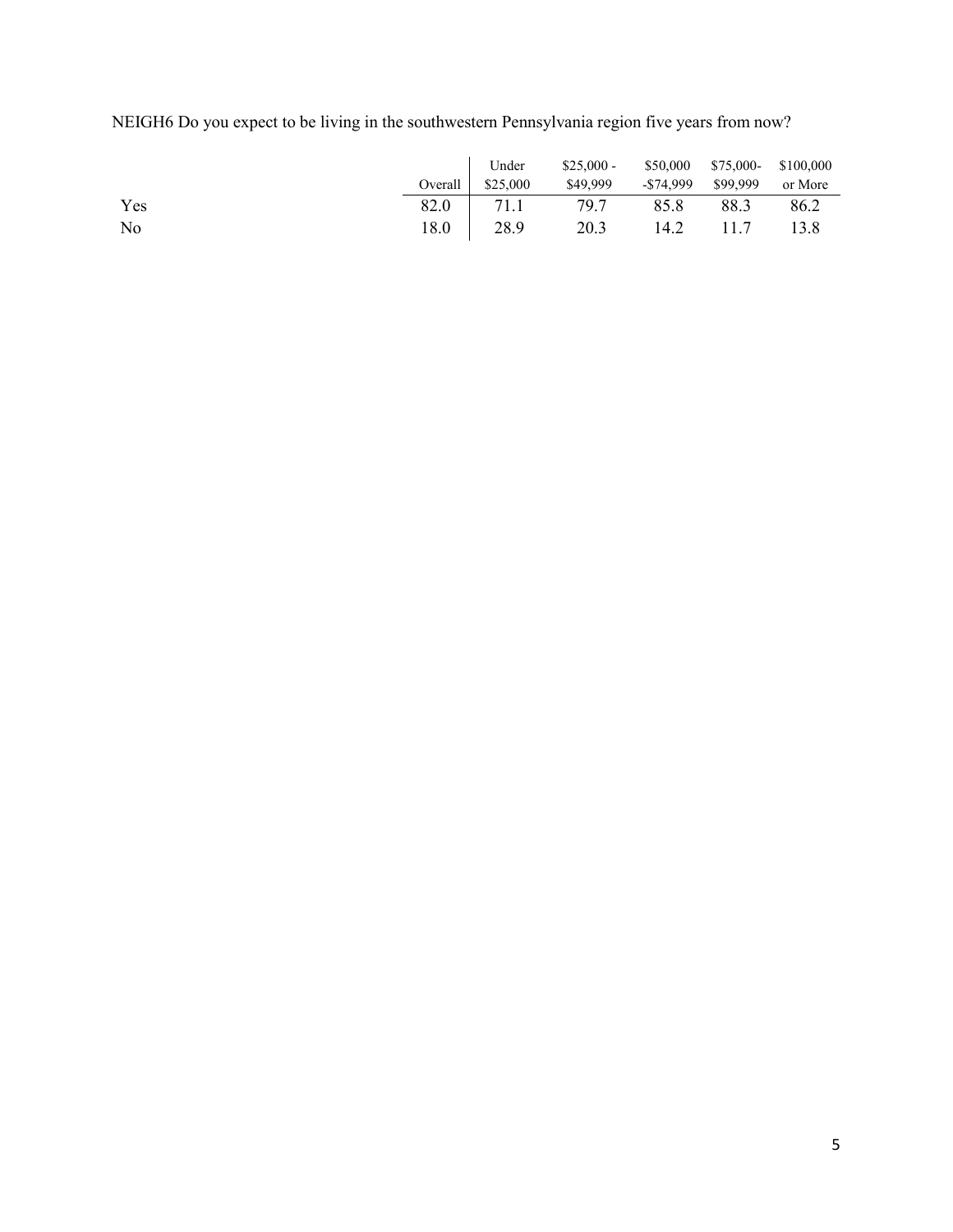# <span id="page-5-0"></span>**SECTION: ENVIRONMENT**

ENVIR1 Would you say that air quality in your community is a…

|                      |         | Under    | $$25,000 -$ | \$50,000     | $$75,000-$ | \$100,000 |
|----------------------|---------|----------|-------------|--------------|------------|-----------|
|                      | Overall | \$25,000 | \$49,999    | $-$ \$74,999 | \$99,999   | or More   |
| Severe problem       | 7.2     | 14.5     | 4.8         | 2.6          | 4.6        | 9.5       |
| Moderate problem     | 25.7    | 26.1     | 31.8        | 21.7         | 23.4       | 22.7      |
| A minor problem      | 34.7    | 35.6     | 33.7        | 39.7         | 28.9       | 33.9      |
| Not a problem at all | 32.4    | 23.8     | 29.7        | 35.9         | 43.1       | 33.9      |

ENVIR2 How about the quality of your drinking water?

|                      |         | Under    | $$25,000 -$ | \$50,000     | $$75,000-$ | \$100,000 |
|----------------------|---------|----------|-------------|--------------|------------|-----------|
|                      | Overall | \$25,000 | \$49,999    | $-$ \$74,999 | \$99,999   | or More   |
| Severe problem       | 10.8    | 23.1     | 12.5        | 9.0          | 3.0        | 5.7       |
| Moderate problem     | 26.8    | 30.7     | 31.6        | 23.2         | 23.9       | 22.8      |
| A minor problem      | 28.3    | 25.7     | 29.7        | 33.3         | 29.9       | 24.0      |
| Not a problem at all | 34.1    | 20.5     | 26.2        | 34.5         | 43.1       | 47.4      |

ENVIR3 How about pollution in streams and rivers?

|                      |         | Under    | $$25,000 -$ | \$50,000     | $$75,000-$ | \$100,000 |
|----------------------|---------|----------|-------------|--------------|------------|-----------|
|                      | Overall | \$25,000 | \$49,999    | $-$ \$74,999 | \$99,999   | or More   |
| Severe problem       | 15.8    | 25.2     | 21.7        | 10.4         | 8.6        | 10.4      |
| Moderate problem     | 41.3    | 41.9     | 36.1        | 48.8         | 38.4       | 42.5      |
| A minor problem      | 29.2    | 17.6     | 29.6        | 26.9         | 40.4       | 33.3      |
| Not a problem at all | 13.6    | 15.3     | 12.7        | 13.9         | 12.6       | 13.8      |

ENVIR4 Would you say that overall environmental quality in our region is…

|                             |         | Under    | $$25,000 -$ | \$50,000     | $$75,000-$ | \$100,000 |
|-----------------------------|---------|----------|-------------|--------------|------------|-----------|
|                             | Overall | \$25,000 | \$49,999    | $-$ \$74,999 | \$99,999   | or More   |
| Improving significantly     | 8.2     | 7.9      | 5.0         | 7.8          | 12.7       | 10.2      |
| Improving somewhat          | 42.4    | 39.9     | 41.6        | 38.6         | 47.2       | 45.6      |
| Remaining the same          | 35.6    | 34.7     | 39.8        | 36.2         | 33.0       | 32.2      |
| Getting somewhat worse      | 12.6    | 14.9     | 12.3        | 15.4         | 6.6        | 11.9      |
| Getting significantly worse | 1.3     | 2.6      |             | 2.0          | 0.5        | 0.2       |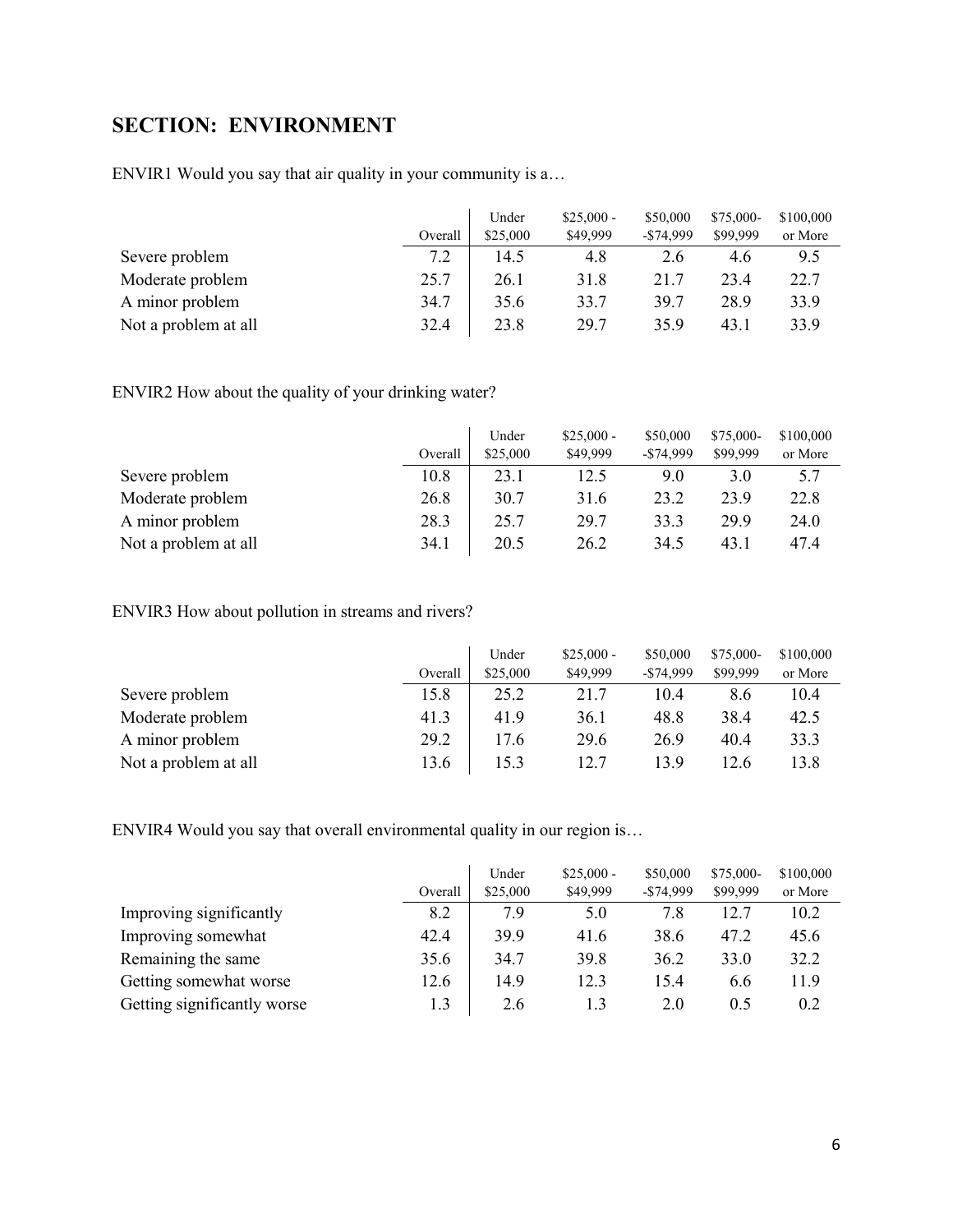|                        | Overall | Under<br>\$25,000 | $$25,000 -$<br>\$49,999 | \$50,000<br>$-$ \$74,999 | \$75,000-<br>\$99,999 | \$100,000<br>or More |
|------------------------|---------|-------------------|-------------------------|--------------------------|-----------------------|----------------------|
| Increase significantly | 32.2    | 40.6              | 32.1                    | 30.7                     | 24.2                  | 31.4                 |
| Increase somewhat      | 45.0    | 47.5              | 53.9                    | 35.1                     | 38.9                  | 43.2                 |
| Remain the same        | 16.6    | 10.6              | 9.6                     | 29.8                     | 24.2                  | 15.5                 |
| Decrease somewhat      | 3.9     | 1.3               | 0.8                     | 3.5                      | 7.6                   | 7.8                  |
| Decrease significantly | 2.3     | 0.0               | 3.6                     | 0.9                      | 5.1                   | 2.1                  |

ENVIR5 Do you feel that state government oversight of the environment should…

ENVIR6 To what extent do you think natural gas drilling represents an economic opportunity for this region? Do you think it represents…

|                                        | Overall | Under<br>\$25,000 | $$25,000 -$<br>\$49,999 | \$50,000<br>$-$ \$74,999 | \$75,000-<br>\$99,999 | \$100,000<br>or More |
|----------------------------------------|---------|-------------------|-------------------------|--------------------------|-----------------------|----------------------|
| A significant economic opportunity for | 23.4    | 15.1              | 17.4                    | 27.2                     | 28.4                  | 30.4                 |
| the region                             |         |                   |                         |                          |                       |                      |
| A moderate economic opportunity for    | 28.7    | 26.6              | 24.7                    | 26.9                     | 34.0                  | 33.8                 |
| the region                             |         |                   |                         |                          |                       |                      |
| Only a slight economic opportunity for | 21.5    | 15.8              | 27.5                    | 24.0                     | 19.8                  | 17.4                 |
| the region                             |         |                   |                         |                          |                       |                      |
| Very little or no economic opportunity | 14.6    | 22.4              | 18.7                    | 12.1                     | 10.7                  | 8.5                  |
| for the region                         |         |                   |                         |                          |                       |                      |
| No opinion / Haven't thought about it  | 11.8    | 20.1              | 11.7                    | 9.8                      | 7.1                   | 10.0                 |

ENVIR7 To what extent do you think natural gas drilling represents a threat to the environment and public health of the region? Do you think it represents…

|                                         | Overall | Under<br>\$25,000 | $$25,000 -$<br>\$49,999 | \$50,000<br>$-$74,999$ | \$75,000-<br>\$99,999 | \$100,000<br>or More |
|-----------------------------------------|---------|-------------------|-------------------------|------------------------|-----------------------|----------------------|
| A significant threat to the environment | 33.4    | 46.2              | 31.6                    | 31.4                   | 20.8                  | 34.0                 |
| and public health of the region         |         |                   |                         |                        |                       |                      |
| A moderate threat to the environment    | 29.5    | 23.8              | 33.3                    | 27.0                   | 35.0                  | 28.3                 |
| and public health of the region         |         |                   |                         |                        |                       |                      |
| Only a slight threat to the environment | 14.9    | 8.9               | 13.6                    | 22.3                   | 16.8                  | 14.3                 |
| and public health of the region         |         |                   |                         |                        |                       |                      |
| Very little or no threat to the         | 12.9    | 4.6               | 9.4                     | 15.2                   | 20.8                  | 17.0                 |
| environment and public health of the    |         |                   |                         |                        |                       |                      |
| region                                  |         |                   |                         |                        |                       |                      |
| No opinion / Haven't thought about it   | 9.3     | 16.5              | 12.1                    | 4.1                    | 6.6                   | 6.4                  |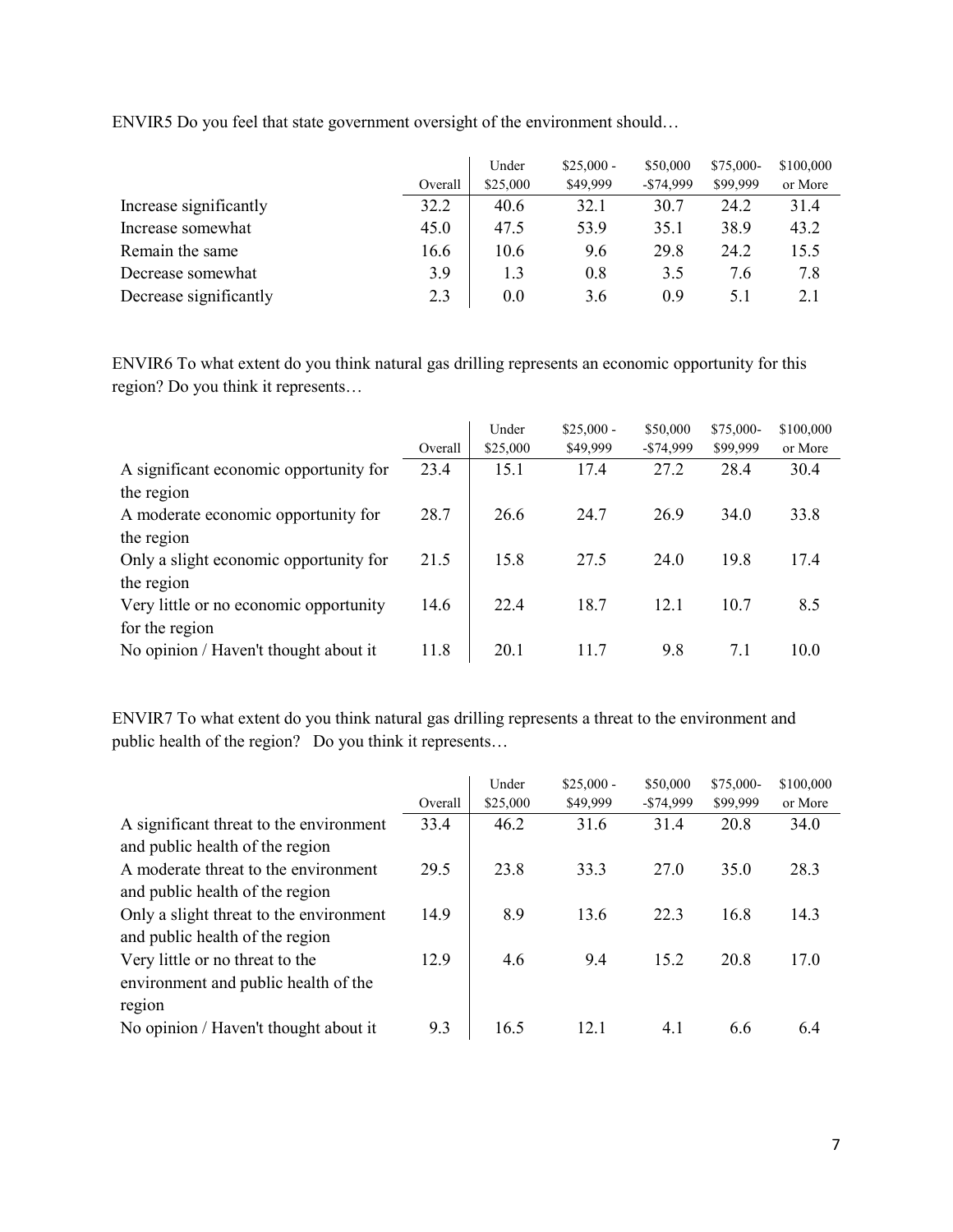ENVIR8 While our region has a rich legacy of producing fossil fuels, community stakeholders have recently demonstrated increased interest in diversifying our energy sources. What factors matter most to you in the sources of energy our community uses? (Please rank the top 2 - drag items over to box)

|                                     | Ranked in Top Two |          |             |            |           |           |  |
|-------------------------------------|-------------------|----------|-------------|------------|-----------|-----------|--|
|                                     |                   | Under    | $$25,000 -$ | \$50,000   | \$75,000- | \$100,000 |  |
|                                     | Overall           | \$25,000 | \$49,999    | $-$74,999$ | \$99,999  | or More   |  |
| Cost                                | 37.9              | 39.1     | 39.8        | 34.3       | 34.9      | 38.7      |  |
| Public Health                       | 45.8              | 56.9     | 46.7        | 48.1       | 41.1      | 38.3      |  |
| Environment                         | 50.5              | 47.3     | 52.5        | 48.8       | 40.6      | 55.4      |  |
| Effect on job                       | 19.1              | 17.1     | 16.4        | 24.8       | 26.6      | 16.1      |  |
| Investing in the future of energy   | 28.5              | 29.5     | 26.7        | 22.5       | 30.1      | 33.5      |  |
| National and regional energy        | 15.1              | 7.1      | 13.6        | 18.2       | 24.5      | 15.4      |  |
| independence                        |                   |          |             |            |           |           |  |
| My own personal energy independence | 3.3               | 2.9      | 4.3         | 3.3        | 2.6       | 2.6       |  |

|                                     | <b>Ranked First</b> |          |             |              |           |           |  |
|-------------------------------------|---------------------|----------|-------------|--------------|-----------|-----------|--|
|                                     |                     | Under    | $$25,000 -$ | \$50,000     | \$75,000- | \$100,000 |  |
|                                     | Overall             | \$25,000 | \$49,999    | $-$ \$74,999 | \$99,999  | or More   |  |
| Cost                                | 23.8                | 22.5     | 26.3        | 24.8         | 18.8      | 23.3      |  |
| Public Health                       | 24.5                | 28.8     | 22.1        | 30.4         | 24.5      | 20.2      |  |
| Environment                         | 25.0                | 21.0     | 28.7        | 20.4         | 24.5      | 27.0      |  |
| Effect on job                       | 6.2                 | 6.8      | 6.3         | 8.7          | 6.8       | 3.7       |  |
| Investing in the future of energy   | 12.7                | 15.7     | 10.3        | 7.8          | 12.5      | 17.4      |  |
| National and regional energy        | 6.6                 | 4.3      | 5.3         | 6.6          | 12.4      | 7.2       |  |
| independence                        |                     |          |             |              |           |           |  |
| My own personal energy independence | 1.1                 | 1.1      | 1.0         | 1.2          | 0.5       | 1.5       |  |

ENVIR9 Solar power is becoming increasingly cost competitive with conventional energy sources. How much money would you need to be paid to install solar panels on your home?

|                                            | Overall | Under<br>\$25,000 | $$25,000 -$<br>\$49,999 | \$50,000<br>$-$74,999$ | \$75,000-<br>\$99,999 | \$100,000<br>or More |
|--------------------------------------------|---------|-------------------|-------------------------|------------------------|-----------------------|----------------------|
|                                            |         |                   |                         |                        |                       |                      |
| I would never install solar panels on      | 13.5    | 19.4              | 19.5                    | 8.1                    | 19.4                  | 4.5                  |
| my home.                                   |         |                   |                         |                        |                       |                      |
| I would completely pay for their           | 18.4    | 23.5              | 17.0                    | 17.7                   | 25.0                  | 14.7                 |
| installation if it reduced my energy bills |         |                   |                         |                        |                       |                      |
| by less than $$1,000$                      |         |                   |                         |                        |                       |                      |
| $$1,000 - $5,000$                          | 37.7    | 35.4              | 39.0                    | 39.3                   | 25.0                  | 41.9                 |
| $$5,000 - $10,000$                         | 19.7    | 14.6              | 14.9                    | 24.9                   | 24.5                  | 22.3                 |
| Greater than \$10,000                      | 9.6     | 6.8               | 8.9                     | 8.1                    | 5.6                   | 14.9                 |
| I already have solar panels installed      | 1.1     | 0.3               | 0.8                     | 1.8                    | 0.5                   | 1.7                  |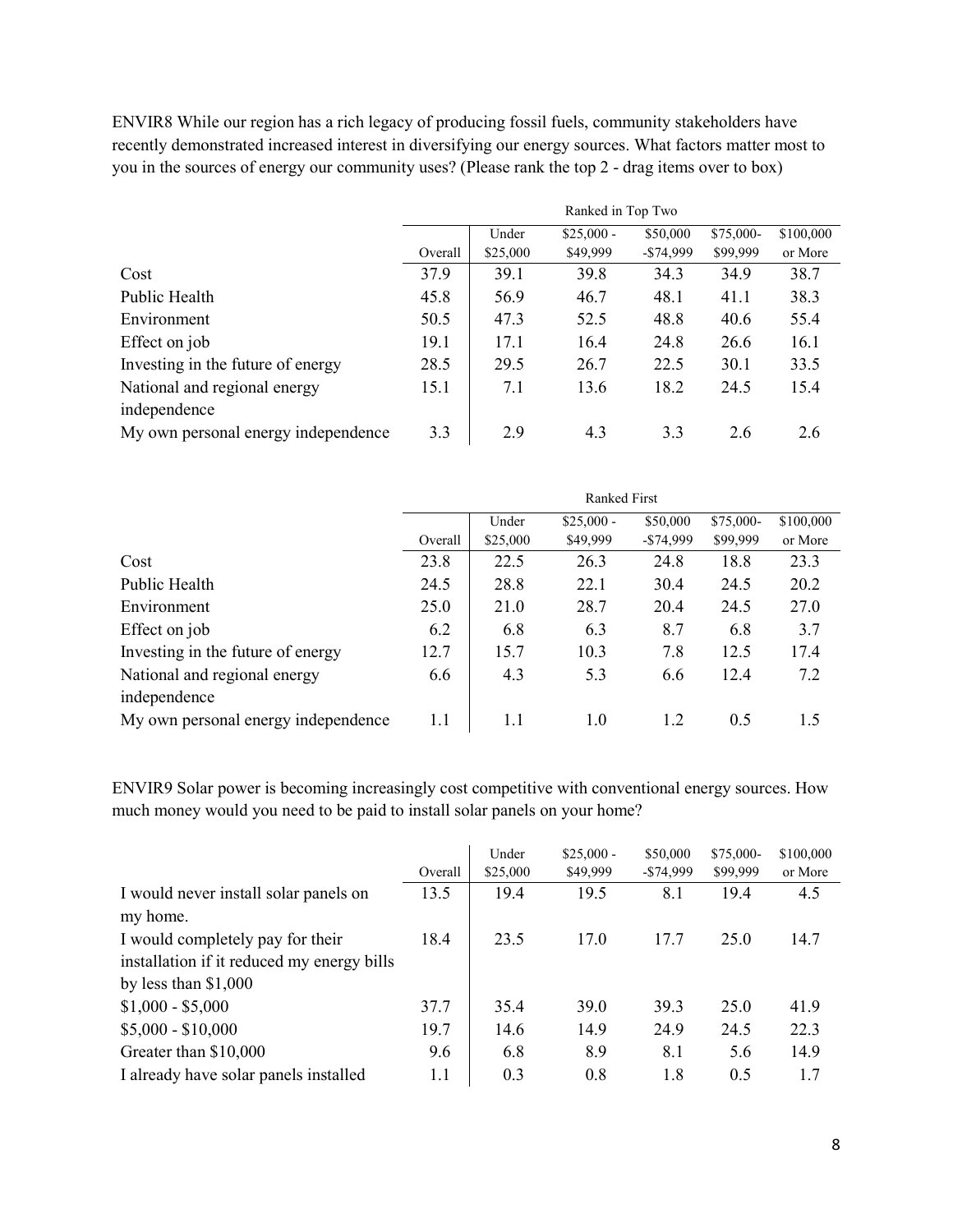ENVIR10 Do you regularly recycle newspaper, glass, or plastic?

|     |                   | Under \$25,000 - \$50,000 \$75,000 \$100,000 |  |         |
|-----|-------------------|----------------------------------------------|--|---------|
|     | Overall $$25,000$ | \$49,999 - \$74,999 \$99,999                 |  | or More |
| Yes |                   | 83.5 73.4 82.6 82.4 87.3                     |  | 90.4    |
| No  |                   | 16.5 26.6 17.4 17.6 12.7 9.6                 |  |         |

ENVIR11 Are you a member of or do you volunteer with a group which aims to preserve or protect the environment?

|     | Under             | $$25,000 - $50,000$ $$75,000 - $100,000$ |      |      |         |
|-----|-------------------|------------------------------------------|------|------|---------|
|     | Overall $$25,000$ | \$49,999 -\$74,999 \$99,999              |      |      | or More |
| Yes |                   | 16.4   17.8 13.4 19.0 13.7               |      |      | 18.3    |
| No  | 83.6 82.2         | 86.6                                     | 81.0 | 86.3 | 81.7    |

ENVIR12 How frequently do you or members of your family go to outdoor public recreation facilities, such as parks, trails and playgrounds?

|                           | Overall | Under<br>\$25,000 | $$25,000 -$<br>\$49,999 | \$50,000<br>$-$74,999$ | \$75,000-<br>\$99,999 | \$100,000<br>or More |
|---------------------------|---------|-------------------|-------------------------|------------------------|-----------------------|----------------------|
| Almost never              | 9.2     | 16.1              | 8.8                     | 9.5                    | 6.6                   | 6.2                  |
| One to three times a year | 17.8    | 17.8              | 20.7                    | 18.2                   | 14.7                  | 15.5                 |
| Four to ten times a year  | 20.7    | 22.0              | 19.9                    | 23.4                   | 18.8                  | 19.3                 |
| Ten to 20 times a year    | 21.1    | 19.4              | 20.7                    | 22.0                   | 20.3                  | 22.5                 |
| More than 20 times a year | 31.2    | 24.7              | 29.9                    | 26.9                   | 39.6                  | 36.5                 |

ENVIR13 How would you rate the overall quality of public recreational areas in the region, such as parks, trails and playgrounds?

|           |         | Under    | $$25,000 -$ | \$50,000   | \$75,000- | \$100,000 |
|-----------|---------|----------|-------------|------------|-----------|-----------|
|           | Overall | \$25,000 | \$49,999    | $-$74,999$ | \$99,999  | or More   |
| Excellent | 16.3    | 15.5     | 16.9        | 13.9       | 19.9      | 16.4      |
| Very Good | 45.0    | 46.1     | 39.3        | 43.5       | 48.0      | 50.4      |
| Good      | 30.4    | 25.7     | 35.3        | 33.6       | 30.6      | 25.7      |
| Fair      | 7.0     | 10.9     | 6.7         | 7.0        | 1.5       | 7.2       |
| Poor      | 1.3     | 2.0      |             | 2.0        | 0.0       | 0.2       |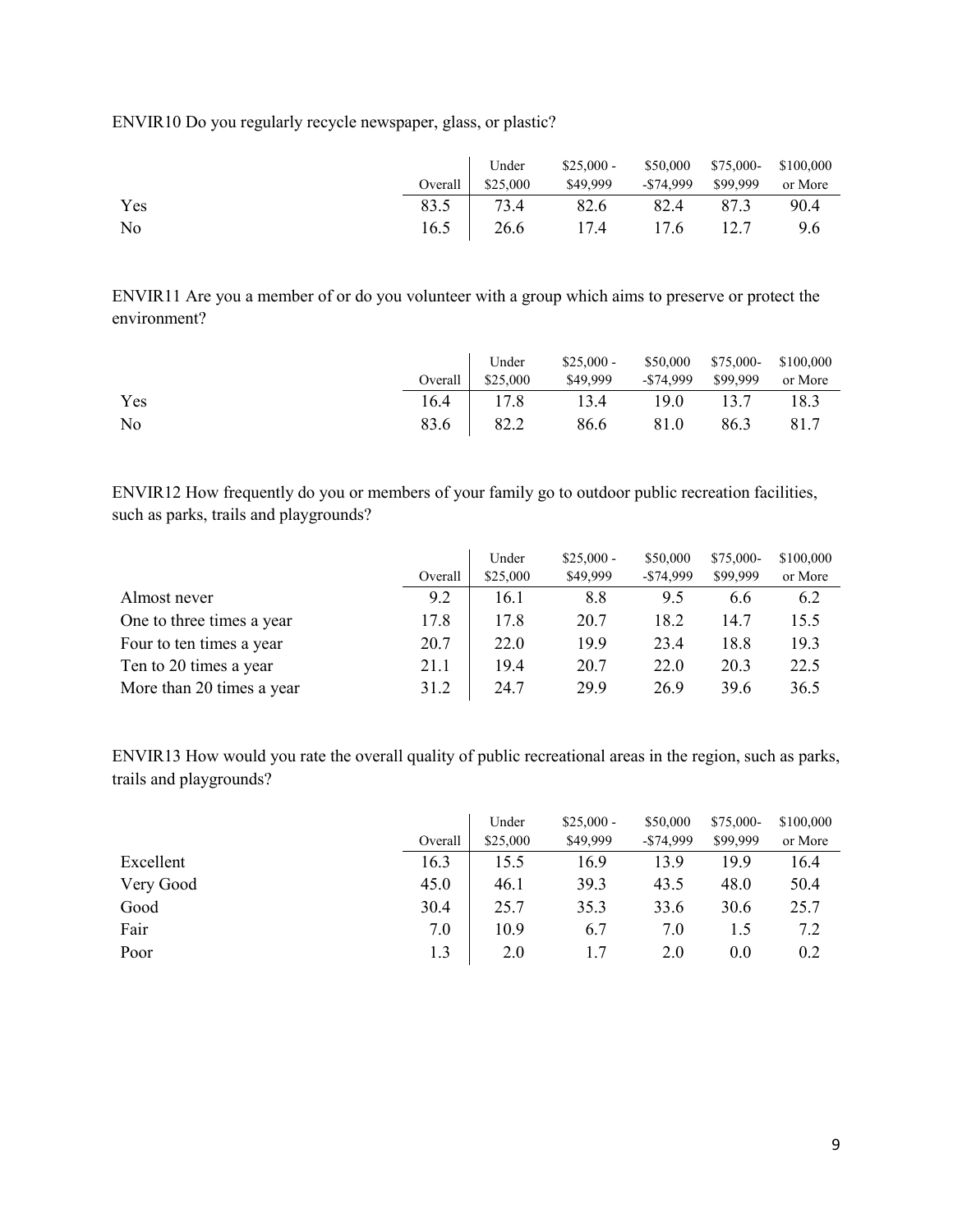## <span id="page-9-0"></span>**SECTION: GOVERNMENT**

GOV1 Redistricting is the process of redrawing the districts of elected representatives, such as members of congress and the state legislature. Gerrymandering is manipulating that process to favor one political party over another. To what extent, if any, do you feel gerrymandering is a problem today in Pennsylvania? Do you believe gerrymandering is:

|                                      |         | Under    | $$25,000 -$ | \$50,000     | \$75,000- | \$100,000 |
|--------------------------------------|---------|----------|-------------|--------------|-----------|-----------|
|                                      | Overall | \$25,000 | \$49,999    | $-$ \$74,999 | \$99,999  | or More   |
| A serious problem                    | 47.3    | 43.1     | 43.1        | 48.8         | 43.1      | 55.1      |
| Moderate problem                     | 25.2    | 22.4     | 22.8        | 24.9         | 35.0      | 25.7      |
| A minor problem                      | 9.8     | 8.2      | 12.1        | 11.6         | 8.6       | 7.4       |
| Not a problem at all                 | 2.9     | 2.3      | 1.5         | 4.3          | 4.1       | 3.2       |
| No opinion / Have not been following | 14.9    | 24.0     | 20.5        | 10.4         | 9.1       | 8.5       |

GOV2 Should the redrawing of political districts in Pennsylvania be done by an independent, nonpartisan commission?

|                                      |         | Under    | $$25,000 -$ | \$50,000     | \$75,000- | \$100,000 |
|--------------------------------------|---------|----------|-------------|--------------|-----------|-----------|
|                                      | Overall | \$25,000 | \$49,999    | $-$ \$74,999 | \$99,999  | or More   |
| Yes                                  | 75.4    | 66.7     | 72.0        | 71.5         | 82.3      | 84.7      |
| No                                   | 4.2     | 4.0      | 3.6         | 4.7          |           | 4.2       |
| No opinion / Have not been following | 20.4    | 29.4     | 24.3        | 23.8         | 12.6      | l 1.0     |

GOV3 Do you support abandoning Pennsylvania's "state store" system in favor of allowing wine and liquor to be sold in privately owned retail stores?

|                                      |         | Under    | $$25,000 -$ | \$50,000     | \$75,000- | \$100,000 |
|--------------------------------------|---------|----------|-------------|--------------|-----------|-----------|
|                                      | Overall | \$25,000 | \$49,999    | $-$ \$74,999 | \$99,999  | or More   |
| Yes                                  | 61.5    | 61.0     | 58.4        | 53.6         | 62.6      | 70.5      |
| No                                   | 24.1    | 28.9     | 29.9        | 23.5         | 19.7      | 17.0      |
| No opinion / Have not been following | 14.4    | 10.2     | 11.7        | 22.9         | 17.7      | 12.5      |

GOV4 Pennsylvania allows marijuana to be legally sold for medical purposes by licensed retail outlets. Several other states also allow marijuana to be legally sold for recreational use. Do you support legalizing the sale of marijuana for recreational use in Pennsylvania?

|                                      |         | Under    | $$25,000 -$ | \$50,000     | \$75,000- | \$100,000 |
|--------------------------------------|---------|----------|-------------|--------------|-----------|-----------|
|                                      | Overall | \$25,000 | \$49,999    | $-$ \$74,999 | \$99,999  | or More   |
| Yes                                  | 62.9    | 66.8     | 65.3        | 61.0         | 50.0      | 64.3      |
| N <sub>o</sub>                       | 31.2    | 26.0     | 30.9        | 31.5         | 46.9      | 28.5      |
| No opinion / Have not been following | 5.9     |          | 3.8         | 7.5          |           |           |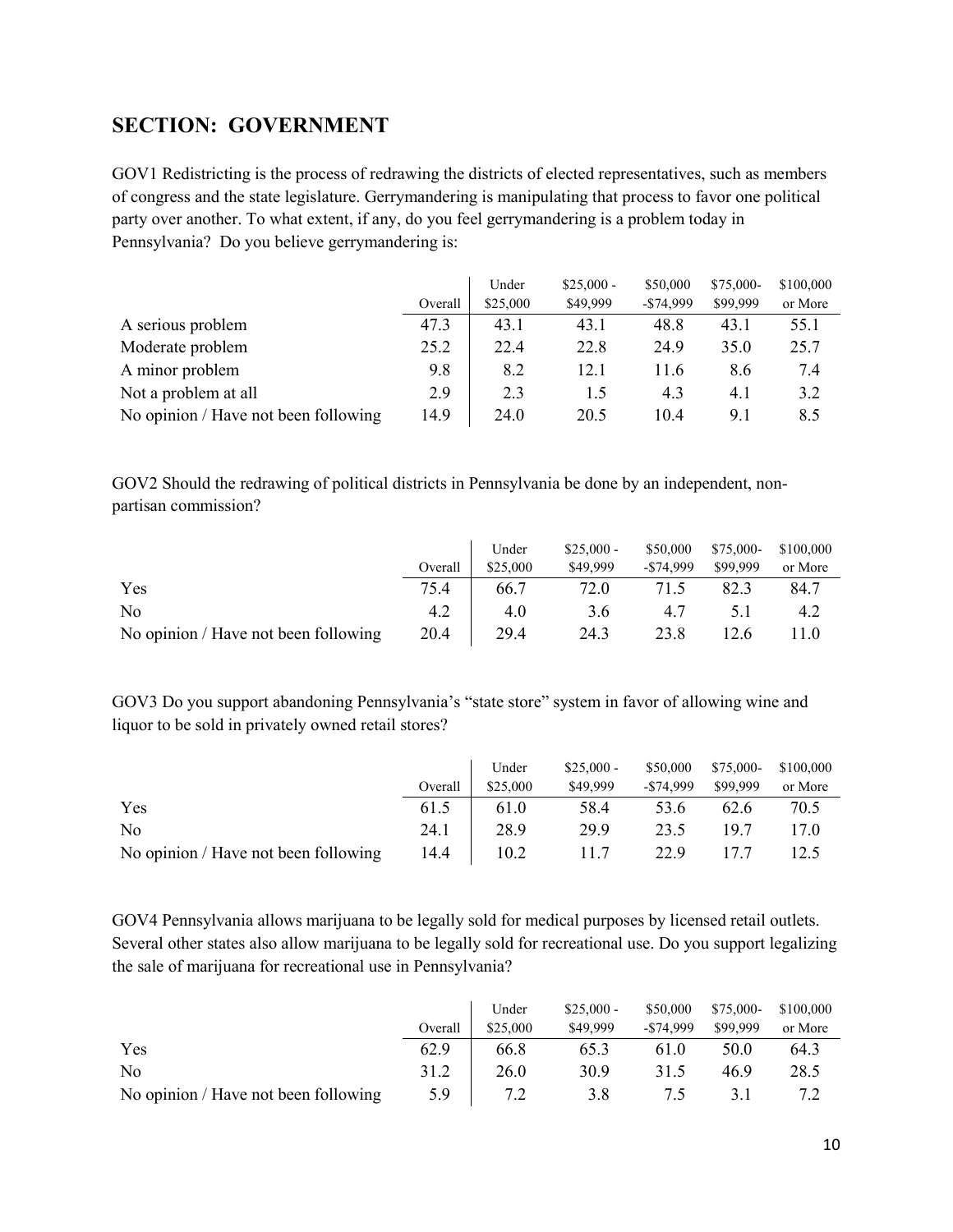GOV5 As you may know, Pittsburgh is one of the finalists to be selected for a new Amazon, Inc. headquarters location (sometimes called "Amazon HQ2"). This would bring many high paying jobs and increase the region's profile. There could be some negative impacts, such as increased housing costs. In general, which of the following best represents your feelings about this possibility?

|                                                                  |         | Under    | $$25,000 -$ | \$50,000   | \$75,000- | \$100,000 |
|------------------------------------------------------------------|---------|----------|-------------|------------|-----------|-----------|
|                                                                  | Overall | \$25,000 | \$49,999    | $-$74,999$ | \$99,999  | or More   |
| Strongly favor $-$ the benefits would far                        | 24.8    | 35.2     | 20.3        | 23.2       | 20.9      | 25.9      |
| outweigh the costs                                               |         |          |             |            |           |           |
| Moderately favor $-$ Some concern                                | 37.0    | 28.3     | 34.5        | 38.8       | 41.8      | 42.0      |
| about the costs, but they are                                    |         |          |             |            |           |           |
| outweighed by the benefits                                       |         |          |             |            |           |           |
| Not sure                                                         | 13.9    | 15.8     | 13.4        | 17.7       | 16.3      | 9.3       |
| Moderately oppose – See some                                     | 13.4    | 10.2     | 12.3        | 14.2       | 14.8      | 15.5      |
| benefits, but they are outweighed by                             |         |          |             |            |           |           |
| the costs                                                        |         |          |             |            |           |           |
| Strongly oppose $-$ the costs would far<br>outweigh the benefits | 8.8     | 7.9      | 16.3        | 4.6        | 4.6       | 5.7       |
| No opinion / Have not been following                             | 2.2     | 2.6      | 3.3         | 1.4        | 1.5       | 1.5       |

GOV6 Where do you get your information about local government? CHECK ALL THAT APPLY

|                                        |         | Under    | $$25,000 -$ | \$50,000     | $$75,000-$ | \$100,000 |
|----------------------------------------|---------|----------|-------------|--------------|------------|-----------|
|                                        | Overall | \$25,000 | \$49,999    | $-$ \$74,999 | \$99,999   | or More   |
| Newspapers/magazine (print or online)  | 68.6    | 63.2     | 69.0        | 61.4         | 64.0       | 78.8      |
| Television/radio                       | 75.8    | 69.1     | 76.2        | 75.7         | 84.3       | 76.2      |
| Social media (Facebook, Twitter, etc.) | 48.6    | 54.3     | 50.4        | 46.0         | 44.2       | 46.7      |
| Government web sites                   | 21.4    | 21.1     | 19.7        | 17.7         | 13.2       | 29.7      |
| Other internet sources                 | 33.9    | 26.0     | 33.0        | 34.4         | 37.9       | 38.2      |
| Community meetings                     | 18.1    | 19.7     | 14.9        | 19.1         | 16.2       | 20.4      |
| Other – Please specify                 | 5.3     | 9.2      | 5.2         | 4.6          | 4.6        | 3.8       |
| Not interested / Don't get local       | 1.5     | 3.6      | 2.1         | 1.4          | 0.0        | 0.2       |
| government information                 |         |          |             |              |            |           |

GOV7a Are you registered to vote?

|     |                   | Under \$25,000 - \$50,000 \$75,000 \$100,000 |  |         |
|-----|-------------------|----------------------------------------------|--|---------|
|     | Overall $$25,000$ | \$49,999 - \$74,999 \$99,999                 |  | or More |
| Yes |                   | 94.8 91.6 93.7 94.9 94.4 98.1                |  |         |
| No  |                   | 5.2 8.4 6.3 5.1 5.6 1.9                      |  |         |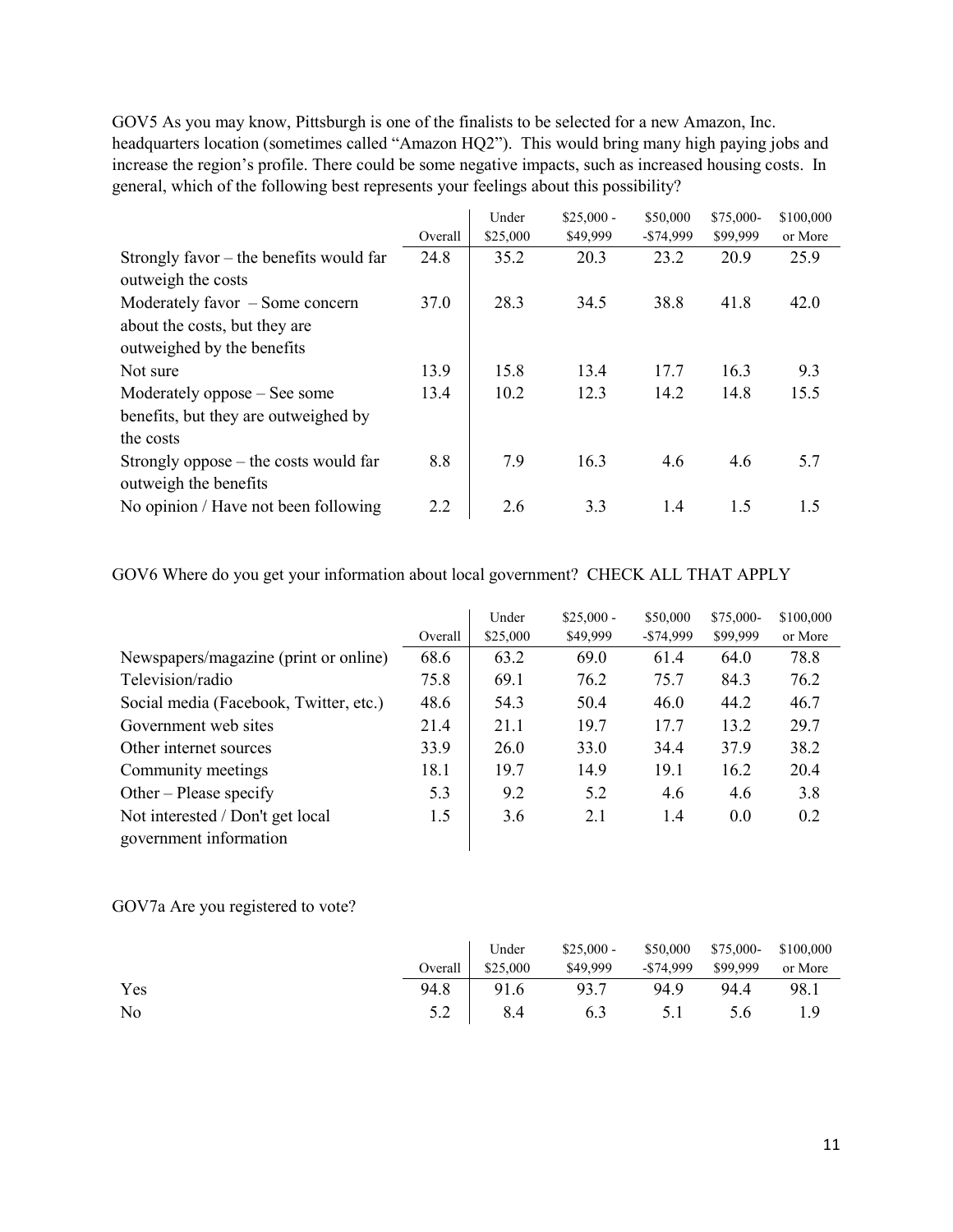## [Asked if Yes to GOV7a]  $N = 1758$ GOV7b How often do you vote?

|                                |         | Under    | $$25,000 -$ | \$50,000     | \$75,000- | \$100,000 |
|--------------------------------|---------|----------|-------------|--------------|-----------|-----------|
|                                | Overall | \$25,000 | \$49,999    | $-$ \$74,999 | \$99,999  | or More   |
| In every election              | 65.7    | 50.9     | 63.8        | 70.4         | 79.7      | 67.7      |
| In every general election      | 14.9    | 14.0     | 16.8        | 11.9         | 8.0       | 18.4      |
| In every Presidential election | 14.5    | 26.5     | 12.7        | 13.7         | 11.8      | 10.8      |
| Rarely                         | 3.6     | 4.7      | 6.3         | 4.0          | 0.5       | 1.1       |
| Do not vote                    | 1.3     | 3.9      | 0.4         | 0.0          | 0.0       | 1.9       |

GOV8 Generally speaking, do you consider yourself a Democrat, a Republican, an Independent, or something else?

|                                       |         | Under    | $$25,000 -$ | \$50,000     | \$75,000- | \$100,000 |
|---------------------------------------|---------|----------|-------------|--------------|-----------|-----------|
|                                       | Overall | \$25,000 | \$49,999    | $-$ \$74,999 | \$99,999  | or More   |
| Democrat                              | 58.3    | 69.1     | 63.3        | 54.9         | 44.2      | 54.0      |
| Republican                            | 27.9    | 17.3     | 21.3        | 30.6         | 42.1      | 34.3      |
| Independent                           | 9.6     | 11.0     | 9.8         | 9.5          | 11.7      | 7.9       |
| Something else / Other-Please specify | 4.2     |          | 5.6         | 5.0          | 2.0       | 3.8       |

GOV9 Generally speaking, do you consider yourself to be a liberal, a conservative, or a moderate?

|              |         | Under    | $$25,000 -$ | \$50,000     | \$75,000- | \$100,000 |
|--------------|---------|----------|-------------|--------------|-----------|-----------|
|              | Overall | \$25,000 | \$49,999    | $-$ \$74,999 | \$99,999  | or More   |
| Liberal      | 41.0    | 46.6     | 46.4        | 33.7         | 26.8      | 42.5      |
| Conservative | 25.6    | 21.8     | 20.5        | 30.8         | 37.6      | 25.0      |
| Moderate     | 33.4    | 31.6     | 33.1        | 35.5         | 35.6      | 32.5      |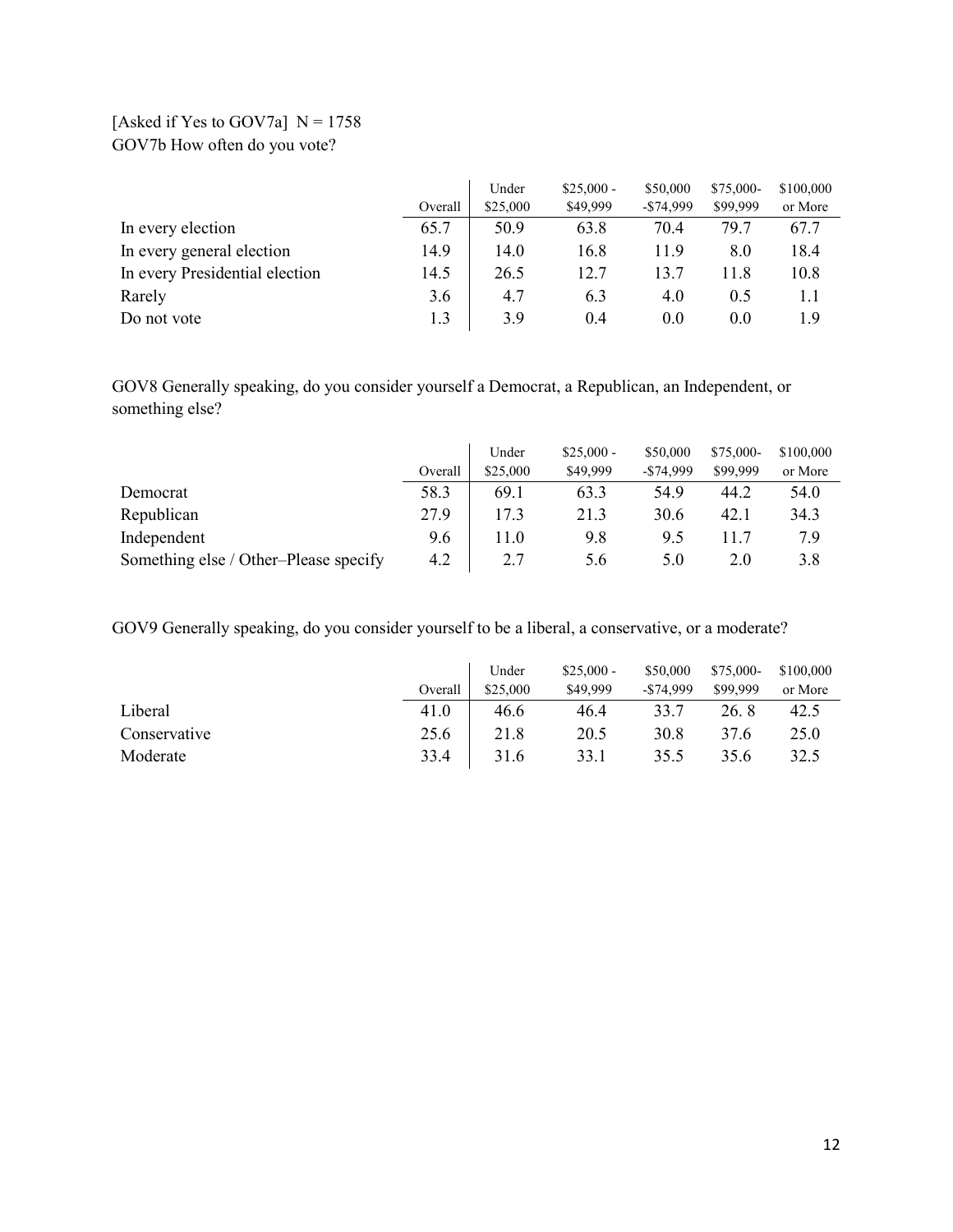# <span id="page-12-0"></span>**SECTION: ARTS**

ARTS1 During the past year, about how many times have you visited a local museum or gallery or attended an art or cultural event, such as a play, concert, festival, reading or film?

|                    | Overall | Under<br>\$25,000 | $$25,000 -$<br>\$49,999 | \$50,000<br>$-$74,999$ | \$75,000-<br>\$99,999 | \$100,000<br>or More |
|--------------------|---------|-------------------|-------------------------|------------------------|-----------------------|----------------------|
|                    |         |                   |                         |                        |                       |                      |
| None               | 13.3    | 19.4              | 19.0                    | 14.8                   | 10.7                  | 3.0                  |
| 1-2 times          | 23.3    | 27.0              | 20.9                    | 31.9                   | 21.3                  | 18.3                 |
| 3-5 times          | 25.8    | 24.3              | 24.1                    | 26.4                   | 26.9                  | 27.6                 |
| 6-10 times         | 18.6    | 11.5              | 16.5                    | 14.5                   | 20.8                  | 27.6                 |
| $11-20$ times      | 10.0    | 8.9               | 9.4                     | 8.7                    | 10.2                  | 12.1                 |
| More than 20 times | 9.1     | 8.9               | 10.2                    | 3.8                    | 10.2                  | 11.5                 |

ARTS2 During the past year, have you made any donations to arts or cultural organizations?

|     |                   | Under \$25,000 - \$50,000 \$75,000 \$100,000 |           |         |
|-----|-------------------|----------------------------------------------|-----------|---------|
|     | Overall $$25,000$ | \$49,999 - \$74,999 \$99,999                 |           | or More |
| Yes |                   | 38.6 24.3 34.7                               | 38.6 43.7 | 49.9    |
| No  |                   | 61.4 75.7 65.3 61.4 56.3                     |           | 50.1    |

ARTS3 In your opinion, how important is arts education in schools?

|                     |         | Under    | $$25,000 -$ | \$50,000     | $$75,000-$ | \$100,000 |
|---------------------|---------|----------|-------------|--------------|------------|-----------|
|                     | Overall | \$25,000 | \$49,999    | $-$ \$74,999 | \$99,999   | or More   |
| Not important       | 3.3     | 4.3      | 3.1         | 4.0          |            |           |
| Somewhat important  | 22.1    | 18.1     | 21.7        | 27.5         | l 5.7      | 23.9      |
| Very important      | 38.3    | 35.9     | 35.8        | 41.6         | 42.1       | 38.8      |
| Extremely important | 36.3    | 41.8     | 39.5        | 26.9         | 37.1       | 35.8      |

ARTS4 How would you rate the overall quality of the region's arts and cultural opportunities?

|           |         | Under    | $$25,000 -$ | \$50,000     | \$75,000- | \$100,000 |
|-----------|---------|----------|-------------|--------------|-----------|-----------|
|           | Overall | \$25,000 | \$49,999    | $-$ \$74,999 | \$99,999  | or More   |
| Excellent | 21.8    | 20.4     | 22.6        | 18.6         | 21.7      | 24.4      |
| Very Good | 44.5    | 42.1     | 41.4        | 45.5         | 49.0      | 46.9      |
| Good      | 26.5    | 26.0     | 29.9        | 30.4         | 23.7      | 21.4      |
| Fair      | 6.0     | 7.9      | 5.6         | 3.5          | 5.6       | 7.2       |
| Poor      | 1.1     | 3.6      | 0.6         | 2.0          | 0.0       | 0.0       |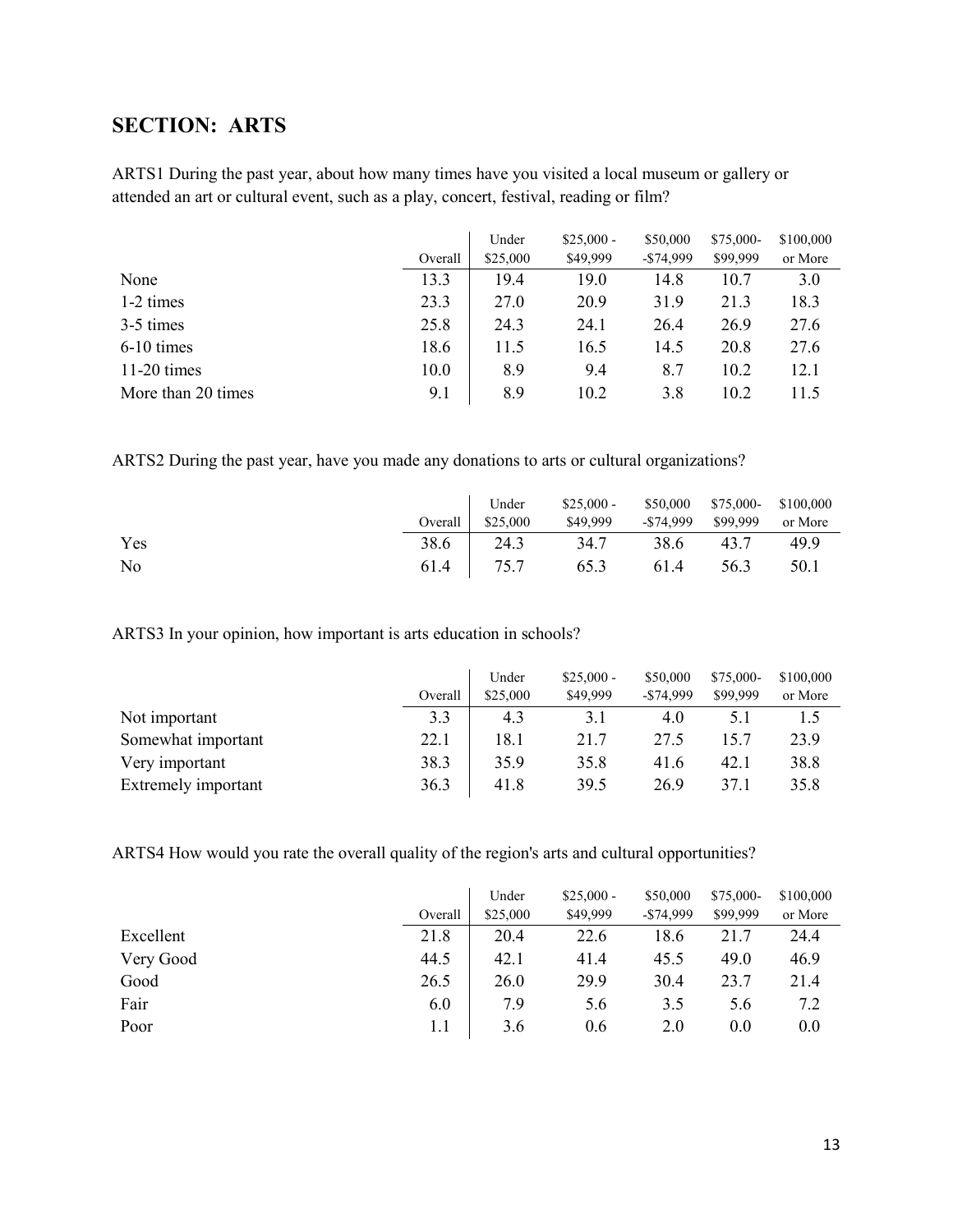# <span id="page-13-0"></span>**SECTION: TRANSPORTATION**

TRANS1 How much of a problem, if any, do you think there is with road and bridge quality in the region?

|                      |         | Under    | $$25,000 -$ | \$50,000     | \$75,000- | \$100,000 |
|----------------------|---------|----------|-------------|--------------|-----------|-----------|
|                      | Overall | \$25,000 | \$49,999    | $-$ \$74,999 | \$99,999  | or More   |
| A severe problem     | 56.1    | 51.6     | 62.1        | 57.2         | 43.7      | 56.7      |
| A moderate problem   | 37.5    | 40.1     | 31.0        | 37.0         | 50.8      | 37.8      |
| A minor problem      | 5.2     | 6.6      | 5.9         | 3.5          | 5.6       | 4.7       |
| Not a problem at all |         | 1.6      | 1.0         | 2.3          | 0.0       | 0.8       |

TRANS2 How much of a problem, if any, do you think there is with traffic congestion in the region?

|                      |         | Under    | $$25,000 -$ | \$50,000     | $$75,000-$ | \$100,000 |
|----------------------|---------|----------|-------------|--------------|------------|-----------|
|                      | Overall | \$25,000 | \$49,999    | $-$ \$74,999 | \$99,999   | or More   |
| A severe problem     | 35.2    | 46.4     | 37.0        | 34.2         | 27.3       | 29.9      |
| A moderate problem   | 54.0    | 41.4     | 53.8        | 55.9         | 62.6       | 57.3      |
| A minor problem      | 10.0    | 12.2     | 7.9         | 9.9          | 7.6        | 12.1      |
| Not a problem at all | 0.8     | 0.0      |             | 0.0          | 2.5        | 0.6       |

TRANS3 How much of a problem, if any, do you think there is with the availability of public transit in the region?

|                      |         | Under    | $$25,000-$ | \$50,000     | \$75,000- | \$100,000 |
|----------------------|---------|----------|------------|--------------|-----------|-----------|
|                      | Overall | \$25,000 | \$49,999   | $-$ \$74,999 | \$99,999  | or More   |
| A severe problem     | 27.2    | 31.2     | 30.3       | 18.0         | 17.8      | 31.9      |
| A moderate problem   | 40.5    | 35.2     | 43.7       | 38.0         | 44.7      | 40.4      |
| A minor problem      | 23.4    | 23.2     | 20.7       | 30.4         | 29.9      | 18.5      |
| Not a problem at all | 9.0     | 10.4     | 5.4        | 13.6         | 7.6       | 9.1       |

TRANS4 How much of a problem, if any, do you think there is with the availability of nonstop flight destinations at Greater Pittsburgh International Airport?

|                      |         | Under    | $$25,000 -$ | \$50,000     | $$75,000-$ | \$100,000 |
|----------------------|---------|----------|-------------|--------------|------------|-----------|
|                      | Overall | \$25,000 | \$49,999    | $-$ \$74,999 | \$99,999   | or More   |
| A severe problem     | 16.6    | 11.4     | 13.1        | 11.8         | 19.7       | 26.1      |
| A moderate problem   | 35.8    | 29.4     | 35.7        | 32.7         | 35.9       | 42.3      |
| A minor problem      | 34.2    | 35.8     | 35.7        | 44.2         | 36.9       | 23.1      |
| Not a problem at all | 13.4    | 23.4     | 15.5        | I I .3       | 7.6        | 8.5       |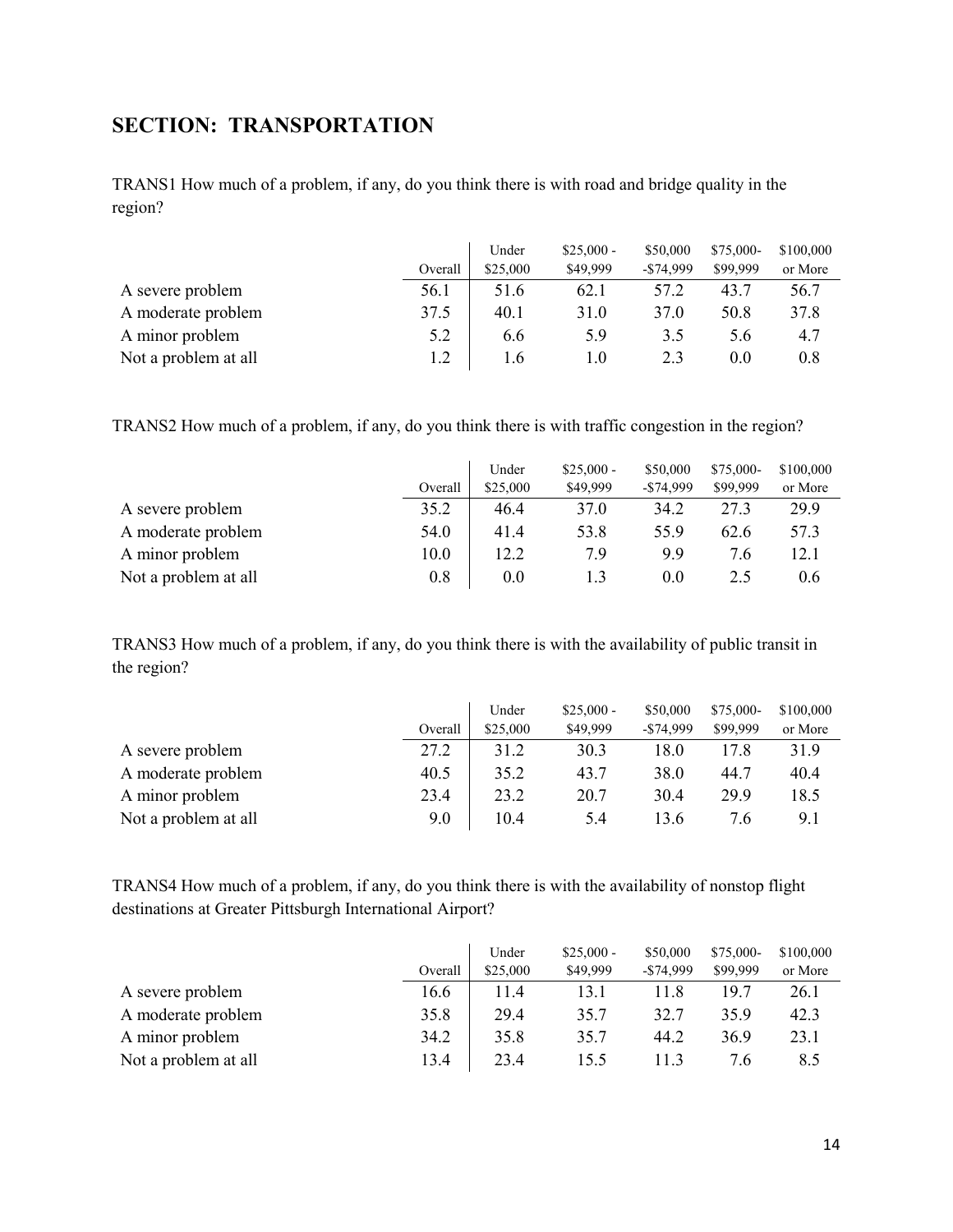TRANS5 How much of a problem, if any, do you think there is with the availability of safe and dedicated bicycling and pedestrian routes in the region?

|                      |         | Under    | $$25,000 -$ | \$50,000     | $$75,000-$ | \$100,000 |
|----------------------|---------|----------|-------------|--------------|------------|-----------|
|                      | Overall | \$25,000 | \$49,999    | $-$ \$74,999 | \$99,999   | or More   |
| A severe problem     | 13.8    | 21.7     | 15.0        | 10.0         | 11.2       | 11.5      |
| A moderate problem   | 27.8    | 23.4     | 27.3        | 28.4         | 30.1       | 29.8      |
| A minor problem      | 34.3    | 26.8     | 36.9        | 35.2         | 36.7       | 34.5      |
| Not a problem at all | 24.1    | 28.1     | 20.9        | 26.4         | 21.9       | 24.3      |

TRANS6 How often do you use public transit?

|                                 |         | Under    | $$25,000 -$ | \$50,000     | \$75,000- | \$100,000 |
|---------------------------------|---------|----------|-------------|--------------|-----------|-----------|
|                                 | Overall | \$25,000 | \$49,999    | $-$ \$74,999 | \$99,999  | or More   |
| 5 days a week or more           | 21.1    | 38.2     | 23.5        | 15.4         | 12.2      | 15.3      |
| About once a week               | 10.8    | 20.7     | 7.1         | 7.0          | 2.5       | 14.9      |
| About once a month              | 6.3     | 4.3      | 9.8         | 2.3          | 7.1       | 6.4       |
| Less than once a month          | 20.8    | 10.9     | 21.0        | 26.7         | 27.4      | 19.8      |
| Never                           | 37.4    | 24.0     | 32.9        | 46.2         | 48.7      | 40.0      |
| Public transit is not available | 3.5     | 2.0      | 5.7         | 2.3          | 2.0       | 3.6       |

TRANS7 Would you support increased funding for the improvement of roads and bridges in the region?

|     | Under             | $$25,000 - $50,000$ $$75,000 - $100,000$ |  |      |
|-----|-------------------|------------------------------------------|--|------|
|     | Overall $$25,000$ | \$49,999 - \$74,999 \$99,999 or More     |  |      |
| Yes | 86.4 88.8         | 84.9 85.3 82.2                           |  | 89.0 |
| No  |                   | 13.6 11.2 15.1 14.7 17.8                 |  | 11.0 |

### [Asked if Yes to TRANS7]  $N = 1635$

TRANS8 Which one of the following options would you most strongly support to provide this funding for improvement of roads and bridges?

|                                     |         | Under    | $$25,000 -$ | \$50,000     | $$75,000-$ | \$100,000 |
|-------------------------------------|---------|----------|-------------|--------------|------------|-----------|
|                                     | Overall | \$25,000 | \$49,999    | $-$ \$74,999 | \$99,999   | or More   |
| Increased gasoline taxes            | 16.4    | 15.9     | 15.5        | 12.5         | 14.1       | 21.2      |
| Increased vehicle registration fees | 24.3    | 19.6     | 22.6        | 17.2         | 30.1       | 31.7      |
| More toll roads                     | 8.9     | 8.5      | 9.8         | 9.8          | 8.0        | 7.9       |
| Divert from some other source       | 50.4    | 55.9     | 52.1        | 60.5         | 47.9       | 39.1      |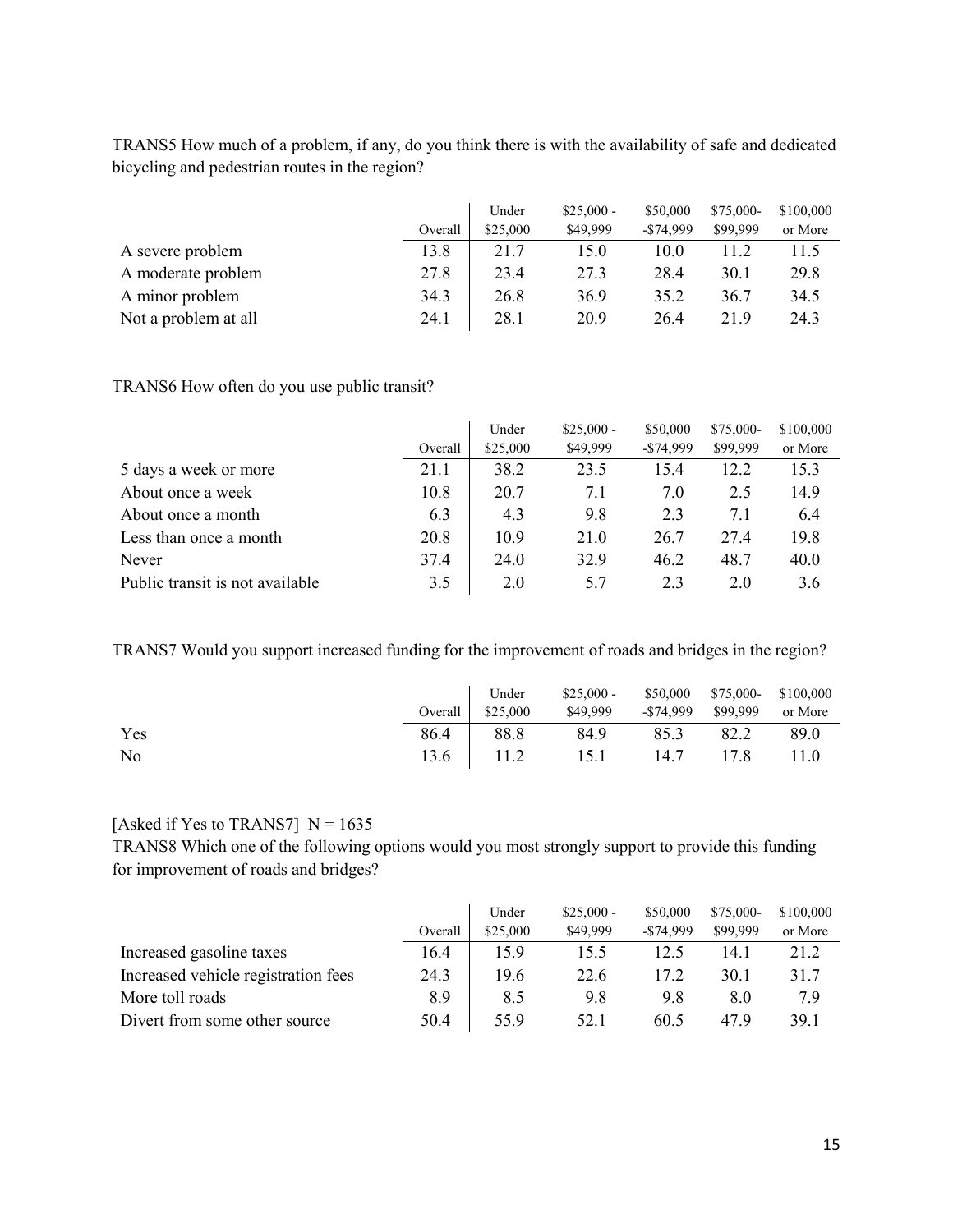# <span id="page-15-0"></span>**SECTION: EDUCATION**

EDUC1 In your view, how adequate or inadequate are the financial resources available for the public schools in your local community? Would you say the financial resources are…

|                       |         | Under    | $$25,000 -$ | \$50,000     | $$75,000-$ | \$100,000 |
|-----------------------|---------|----------|-------------|--------------|------------|-----------|
|                       | Overall | \$25,000 | \$49,999    | $-$ \$74,999 | \$99,999   | or More   |
| Completely adequate   | 17.7    | 6.8      | 6.6         | 27.7         | 21.4       | 28.2      |
| Generally adequate    | 42.2    | 48.6     | 41.5        | 42.2         | 38.5       | 40.3      |
| Generally inadequate  | 30.5    | 29.4     | 37.8        | 22.5         | 34.4       | 27.5      |
| Completely inadequate | 9.6     | 15.2     | 14.1        | 7.5          | 5.7        | 3.9       |

EDUC2 How would you rate the safety of the public schools in your local community?

|                 |         | Under    | $$25,000 -$ | \$50,000     | $$75,000-$ | \$100,000 |
|-----------------|---------|----------|-------------|--------------|------------|-----------|
|                 | Overall | \$25,000 | \$49,999    | $-$ \$74,999 | \$99,999   | or More   |
| Very safe       | 24.6    | 14.0     | 18.6        | 27.0         | 24.9       | 36.0      |
| Somewhat safe   | 55.9    | 67.2     | 52.3        | 53.8         | 59.6       | 52.5      |
| Somewhat unsafe | 15.4    | 12.4     | 22.7        | 16.9         | 11.9       | 9.6       |
| Very unsafe     | 4.2     | 6.4      | 6.4         | 2.3          | 3.6        | 1.9       |

EDUC3 Do you have any children aged 3-18?

|     | Under             | $$25,000 - $50,000$ $$75,000 - $100,000$ |  |      |
|-----|-------------------|------------------------------------------|--|------|
|     | Overall $$25,000$ | \$49,999 - \$74,999 \$99,999 or More     |  |      |
| Yes | 18.0 10.9         | 14.4 15.4 25.3                           |  | 25.5 |
| No  |                   | 82.0   89.1 85.6 84.6 74.7               |  | 74.5 |

### [Asked if Yes to EDUC3]  $N = 339$

EDUC4 Are they enrolled in any type of educational program?

|     | Under             | $$25,000 - $50,000$ $$75,000 - $100,000$ |  |         |
|-----|-------------------|------------------------------------------|--|---------|
|     | Overall $$25,000$ | \$49,999 -\$74,999 \$99,999              |  | or More |
| Yes |                   | 89.1   93.8 92.0 88.7 81.6               |  | 89.2    |
| No  |                   | 10.9   6.3 8.0 11.3 18.4 10.8            |  |         |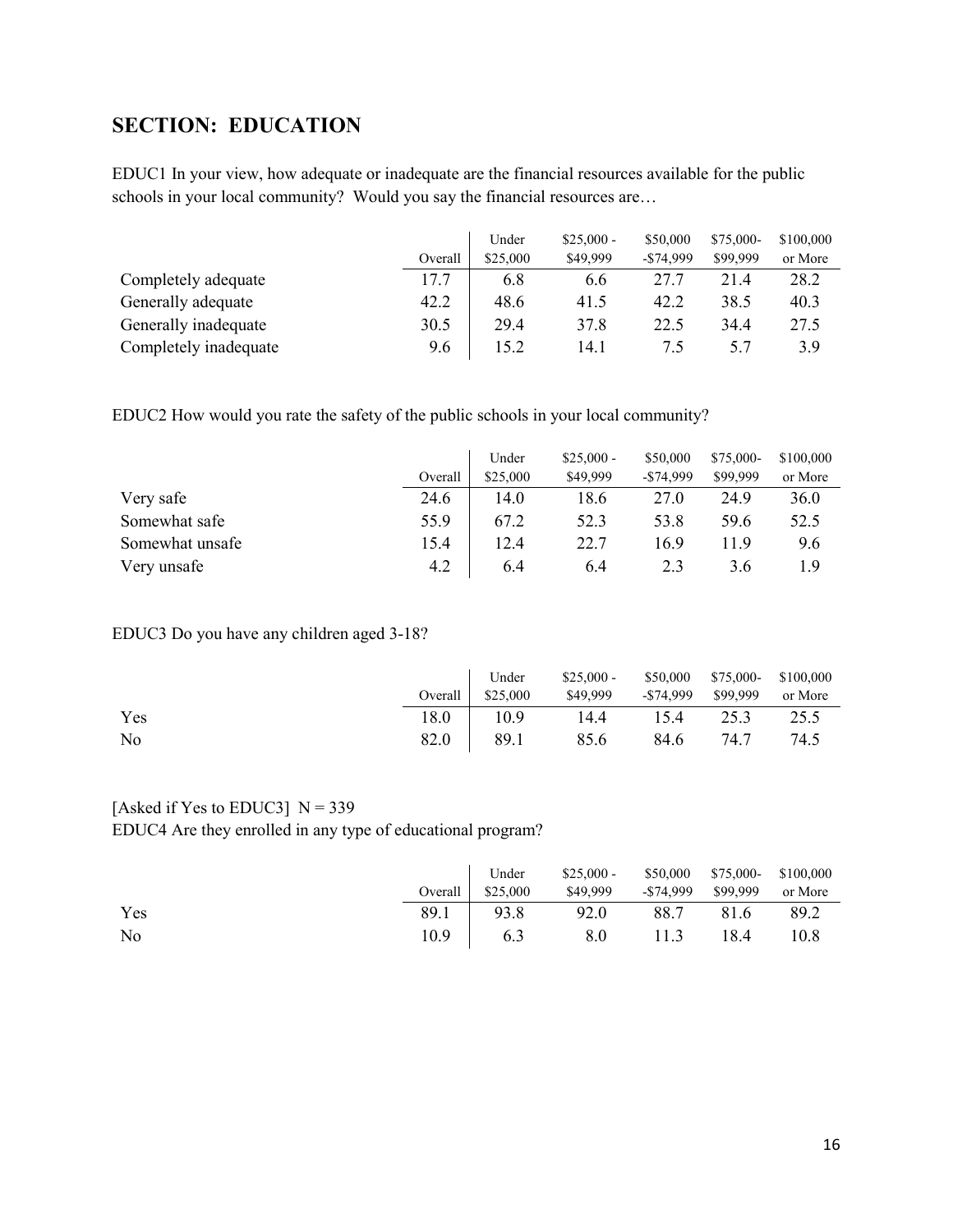## [Asked if Yes to EDUC3]  $N = 313$

EDUC5 Does your child/children attend … (you can select more than one)

|                |         | Under    | $$25,000 -$ | \$50,000     | \$75,000- | \$100,000 |
|----------------|---------|----------|-------------|--------------|-----------|-----------|
|                | Overall | \$25,000 | \$49,999    | $-$ \$74,999 | \$99,999  | or More   |
| Public school  | 81.8    | 96.8     | 88.2        | 93.2         | 65.9      | 74.8      |
| Private school | 14.1    | 3.2      | 4.3         | 4.7          | 22.5      | 24.3      |
| Home school    | 0.7     | 0.0      | 1.4         | 2.3          | 0.0       | 0.0       |
| Charter school | 10.0    | 0.0      | 23.2        | 2.3          | 12.2      | 6.5       |

## [Asked if Yes to EDUC3]  $N = 314$

EDUC6 Does your child attend a neighborhood school?

|     | Under<br>Overall \$25,000 | $$25,000 - $50,000$ $$75,000 - $100,000$<br>\$49,999 - \$74,999 \$99,999 or More |      |      |
|-----|---------------------------|----------------------------------------------------------------------------------|------|------|
| Yes |                           | 72.1 66.7 84.1 74.5 60.0                                                         |      | 69.4 |
| No  |                           | 27.9 33.3 15.9 25.5                                                              | 40.0 | 30.6 |

### [Asked if Yes to EDUC3]  $N = 308$

EDUC7 Which of the following are the most important factors in choosing a school for your child? (pick two - drag items to box)

|                         | Ranked in Top Two |          |             |              |           |           |  |
|-------------------------|-------------------|----------|-------------|--------------|-----------|-----------|--|
|                         |                   | Under    | $$25,000 -$ | \$50,000     | \$75,000- | \$100,000 |  |
|                         | Overall           | \$25,000 | \$49,999    | $-$ \$74,999 | \$99,999  | or More   |  |
| Proximity               | 26.3              | 8.0      | 22.4        | 11.9         | 22.5      | 40.2      |  |
| Safety                  | 47.9              | 84.0     | 61.2        | 52.4         | 32.5      | 35.2      |  |
| Religion                | 2.5               | 0.0      | 0.0         | 4.9          | 2.5       | 3.7       |  |
| Specialized instruction | 32.6              | 15.4     | 40.3        | 36.6         | 62.5      | 19.4      |  |
| Family tradition        | 1.1               | 0.0      | 0.0         | 4.8          | 0.0       | 0.9       |  |
| Academic outcomes       | 82.6              | 92.0     | 67.2        | 83.3         | 80.0      | 90.7      |  |
| Other                   | 6.7               | 0.0      | 8.8         | 4.8          | 0.0       | 10.3      |  |

|                         | <b>Ranked First</b> |          |             |            |           |           |  |  |
|-------------------------|---------------------|----------|-------------|------------|-----------|-----------|--|--|
|                         |                     | Under    | $$25,000 -$ | \$50,000   | \$75,000- | \$100,000 |  |  |
|                         | Overall             | \$25,000 | \$49,999    | $-$74,999$ | \$99,999  | or More   |  |  |
| Proximity               | 14.2                | 3.8      | 19.4        | 2.4        | 17.5      | 16.7      |  |  |
| Safety                  | 23.1                | 36.0     | 31.3        | 31.0       | 15.0      | 15.0      |  |  |
| Religion                | 1.4                 | 0.0      | 0.0         | 4.9        | 2.5       | 0.9       |  |  |
| Specialized instruction | 9.2                 | 12.0     | 8.8         | 7.3        | 15.0      | 7.4       |  |  |
| Family tradition        | 0.7                 | 0.0      | 0.0         | 4.8        | 0.0       | 0.0       |  |  |
| Academic outcomes       | 50.4                | 48.0     | 40.3        | 45.2       | 50.0      | 59.3      |  |  |
| Other                   | 0.7                 | 0.0      | 0.0         | 2.4        | 0.0       | 0.9       |  |  |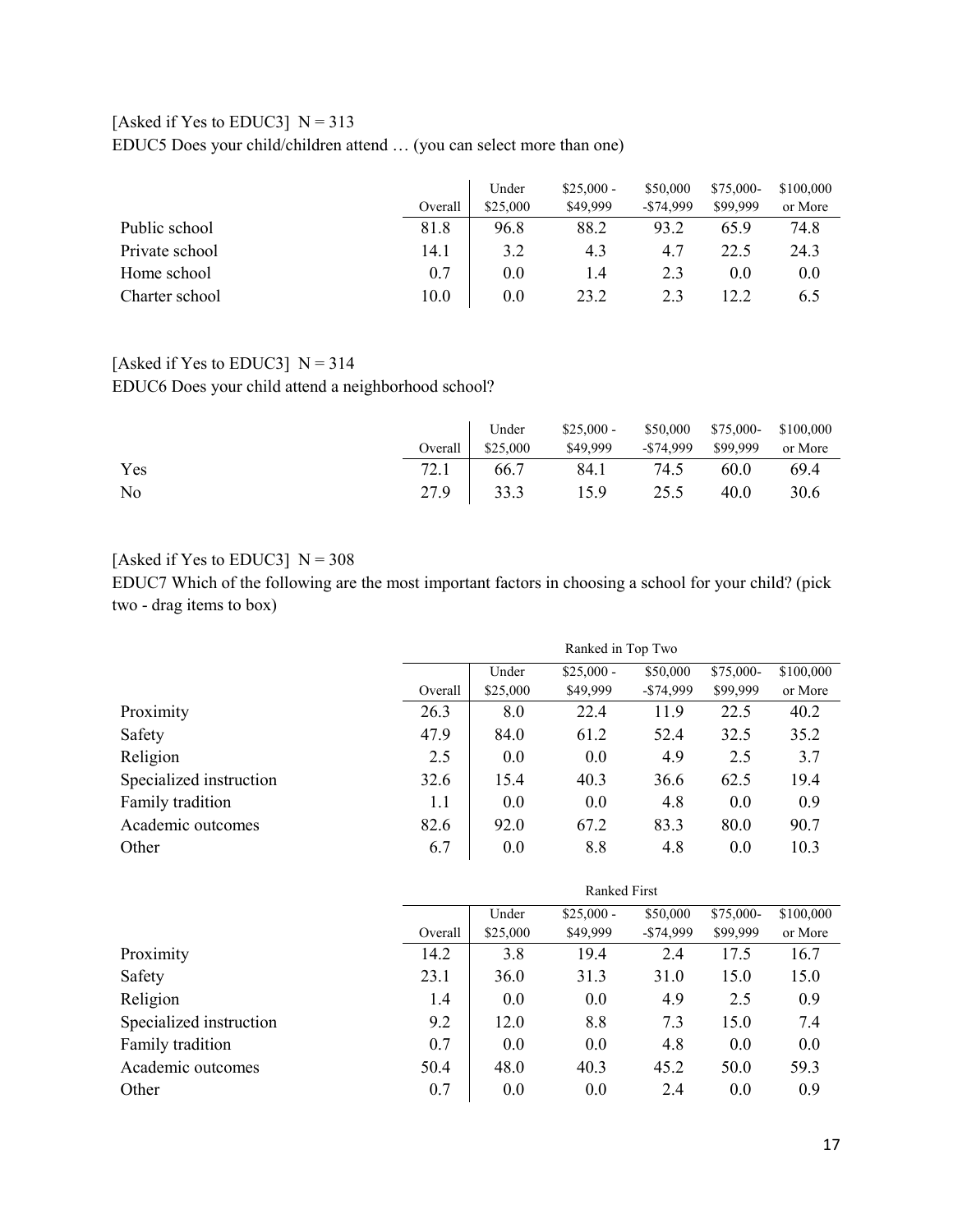### [Asked if Yes to EDUC3]  $N = 314$

EDUC8 How would you rate the overall quality of education that your children are receiving?

|           |         | Under    | $$25,000 -$ | \$50,000     | \$75,000- | \$100,000 |
|-----------|---------|----------|-------------|--------------|-----------|-----------|
|           | Overall | \$25,000 | \$49,999    | $-$ \$74,999 | \$99,999  | or More   |
| Excellent | 34.0    | 23.3     | 26.1        | 31.9         | 32.5      | 43.5      |
| Very Good | 29.9    | 13.3     | 26.1        | 48.9         | 35.0      | 26.9      |
| Good      | 23.8    | 40.0     | 17.4        | 17.0         | 32.5      | 23.1      |
| Fair      | 9.9     | 10.0     | 26.1        | 2.1          | 0.0       | 6.5       |
| Poor      | 2.4     | 13.3     | 4.3         | $0.0\,$      | 0.0       | 0.0       |

### [Asked if Yes to EDUC3]  $N = 314$

EDUC9 In the past two years, have you been a member of the PTA or similar parent organization?

|     | Under             | $$25,000 - $50,000$ $$75,000 - $100,000$ |  |  |
|-----|-------------------|------------------------------------------|--|--|
|     | Overall $$25,000$ | \$49,999 - \$74,999 \$99,999 or More     |  |  |
| Yes |                   | 29.4   50.0 17.4 23.4 22.5 36.4          |  |  |
| No  |                   | 70.6   50.0 82.6 76.6 77.5 63.6          |  |  |

EDUC10 In the past two years, have you attended a school board meeting?

|     | Overall $$25,000$ | Under \$25,000 - \$50,000 \$75,000 \$100,000<br>\$49,999 - \$74,999 \$99,999 |                | or More |
|-----|-------------------|------------------------------------------------------------------------------|----------------|---------|
| Yes |                   | $10.2$   $9.5$ $7.1$ $5.2$ $13.6$ $16.3$                                     |                |         |
| No  |                   | 89.8 90.5 92.9                                                               | 94.8 86.4 83.7 |         |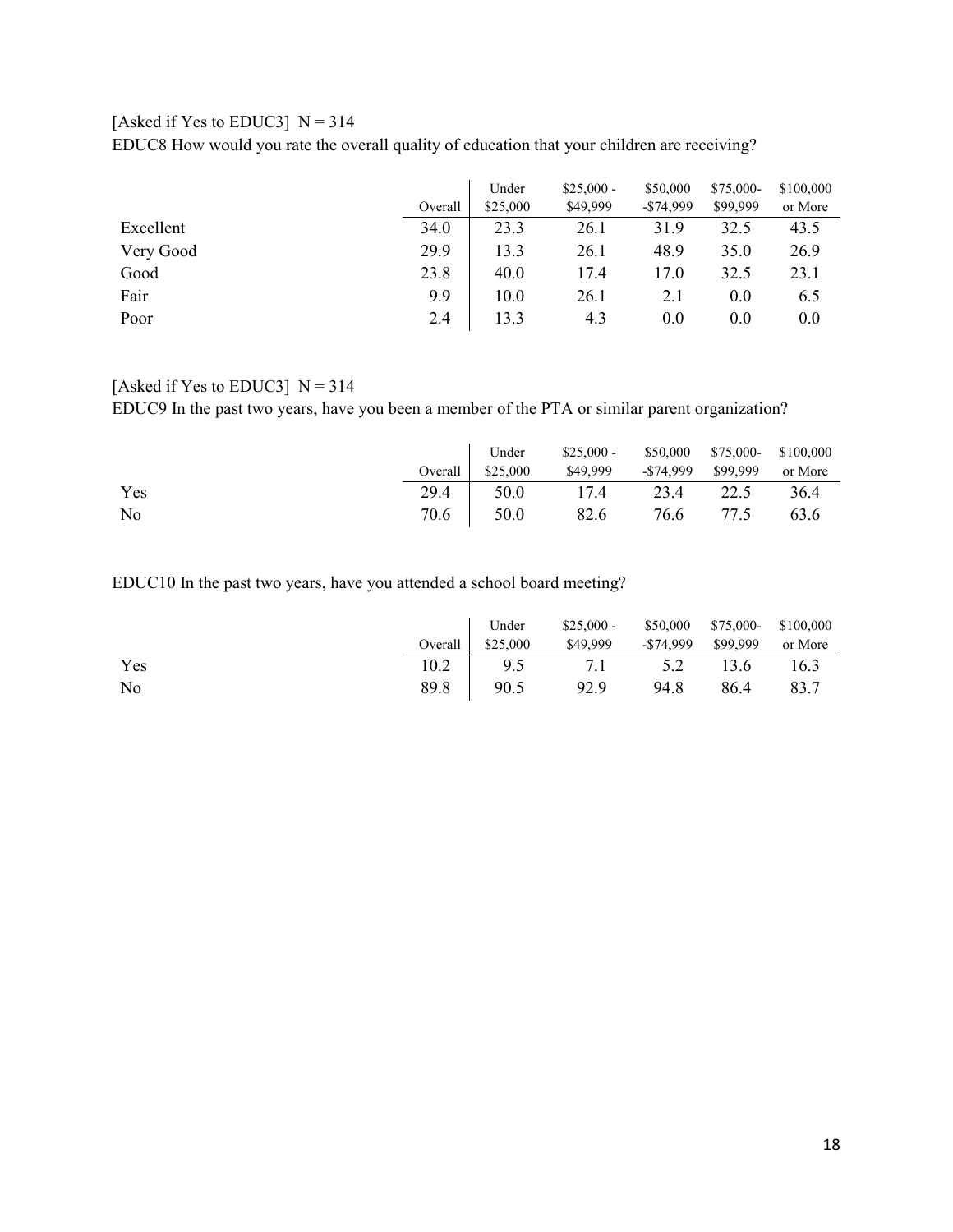## <span id="page-18-0"></span>**SECTION: PUBLIC SAFETY**

SAFE1 In general, how do you think your neighborhood compares with other neighborhoods in the area with regard to the amount of crime? Do you think it has more crime than other neighborhoods, about the same amount of crime, or less crime?

|                |         | Under    | $$25,000 -$ | \$50,000     | \$75,000- | \$100,000 |
|----------------|---------|----------|-------------|--------------|-----------|-----------|
|                | Overall | \$25,000 | \$49,999    | $-$ \$74,999 | \$99,999  | or More   |
| More crime     | 8.5     | 8.9      | 7.3         | 13.3         | 9.1       | 5.7       |
| About the same | 34.0    | 48.4     | 33.4        | 35.1         | 31.0      | 25.7      |
| Less crime     | 57.5    | 42.8     | 59.3        | 51.6         | 59.9      | 68.5      |

SAFE2 Comparing safety in your neighborhood now with safety a year ago, is there now…

|                                |         | Under    | $$25,000 -$ | \$50,000     | $$75,000-$ | \$100,000 |
|--------------------------------|---------|----------|-------------|--------------|------------|-----------|
|                                | Overall | \$25,000 | \$49,999    | $-$ \$74.999 | \$99,999   | or More   |
| More crime                     | 11.0    | 11.5     | 13.8        | 15.4         | 4.6        | 7.2       |
| About the same amount of crime | 76.4    | 70.1     | 75.3        | 70.7         | 83.2       | 83.0      |
| Less crime                     | 12.6    | 18.4     | 10.9        | 13.9         |            | 9.8       |

SAFE3 In terms of personal experience with crime, during the past year, have you been the victim of a property crime? That is, have you had money or property stolen, property vandalized, your home broken into, or a car stolen?

|                |                   | Under $$25,000 - $50,000$ $$75,000 - $100,000$ |     |      |
|----------------|-------------------|------------------------------------------------|-----|------|
|                | Overall $$25,000$ | \$49,999 - \$74,999 \$99,999 or More           |     |      |
| Yes            |                   | $13.1$   17.4 19.3 8.1                         | 4.6 | 10.6 |
| N <sub>0</sub> | 86.9 82.6         | 80.7 91.9 95.4                                 |     | 89.4 |

SAFE4 How about violent crime? During the past year, have you been the victim of a personal assault, a robbery involving the use of force or a weapon, or some other type of violent crime?

|     | Under             | $$25,000 - $50,000$ $$75,000 - $100,000$ |      |       |         |
|-----|-------------------|------------------------------------------|------|-------|---------|
|     | Overall $$25,000$ | \$49,999 - \$74,999 \$99,999             |      |       | or More |
| Yes | 2.6 $\vert$ 5.3   | 3.6                                      | 2.0  | 0.0   | 1.1     |
| No  | 97.4 94.7         | 96.4                                     | 98.0 | 100.0 | 98.9    |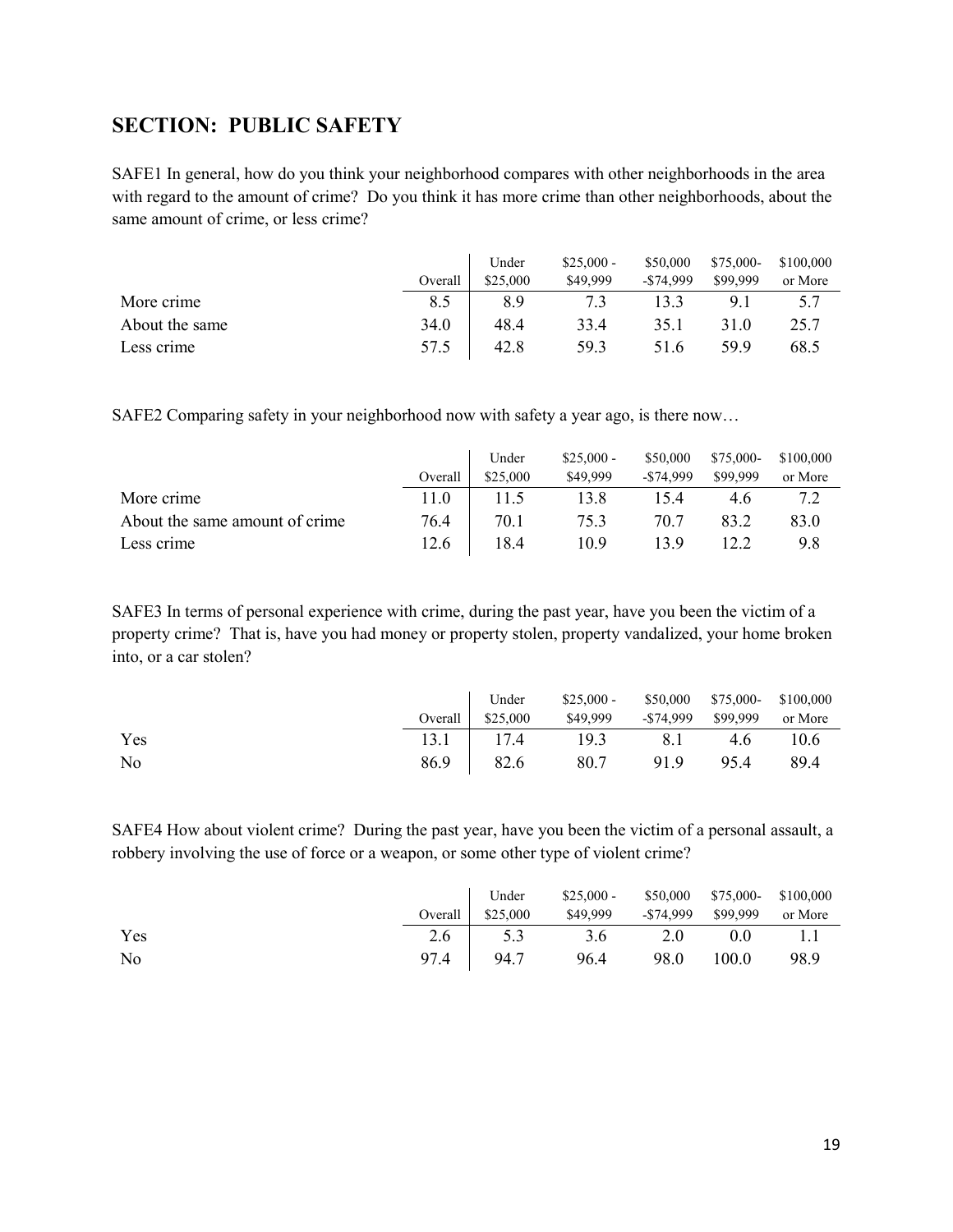| SAFE5 How would you rate the police in your community in terms of giving protection to people in your |  |
|-------------------------------------------------------------------------------------------------------|--|
| neighborhood?                                                                                         |  |

|           |         | Under    | $$25,000 -$ | \$50,000     | \$75,000- | \$100,000 |
|-----------|---------|----------|-------------|--------------|-----------|-----------|
|           | Overall | \$25,000 | \$49,999    | $-$ \$74,999 | \$99,999  | or More   |
| Excellent | 18.0    | 15.1     | 15.5        | 16.5         | 24.9      | 21.0      |
| Very Good | 33.8    | 25.3     | 26.8        | 33.9         | 40.6      | 44.1      |
| Good      | 30.5    | 26.3     | 37.9        | 29.6         | 26.9      | 27.3      |
| Fair      | 12.8    | 24.3     | 14.5        | 13.9         | 5.1       | 5.7       |
| Poor      | 4.9     | 8.9      | 5.4         | 6.1          | 2.5       | 1.9       |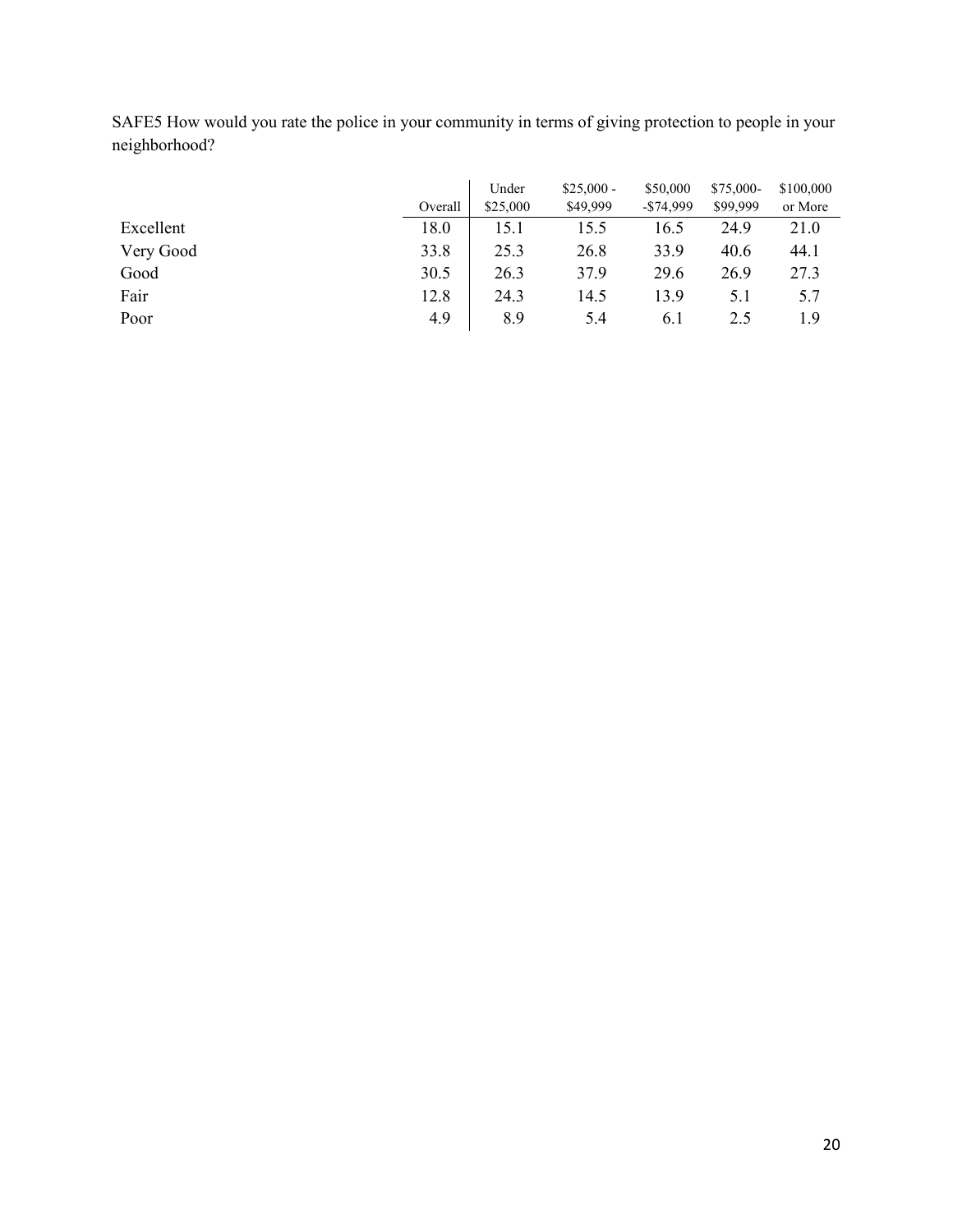# <span id="page-20-0"></span>**SECTION: HOUSING**

HOUSE1 Do you or your family own the place where you currently live, do you rent, or other?

|                             | Overall | Under<br>\$25,000 | $$25,000 -$<br>\$49,999 | \$50,000<br>$-$ \$74,999 | $$75,000-$<br>\$99,999 | \$100,000<br>or More |
|-----------------------------|---------|-------------------|-------------------------|--------------------------|------------------------|----------------------|
| Own                         | 63.5    | 28.6              | 47.3                    | 74.6                     | 87.3                   | 85.8                 |
| Rent                        | 30.4    | 61.2              | 47.5                    | 19.4                     | 7.6                    | 9.1                  |
| Live with someone who owns  | 4.6     | 5.9               | 3.8                     | 5.2                      | 2.5                    | 4.9                  |
| Live with someone who rents | 0.9     | 1.0               | 1.3                     | 0.6                      | 2.5                    | 0.0                  |
| Other                       | 0.7     | 3.3               | 0.0                     | 0.3                      | 0.0                    | 0.2                  |

#### [Asked if Own or Rent in HOUSE1]  $N = 1749$

HOUSE2 Do you spend 30 percent or more of your income for housing?

|                  |         | Under    | $$25,000 -$ | \$50,000     | \$75,000- | \$100,000 |
|------------------|---------|----------|-------------|--------------|-----------|-----------|
|                  | Overall | \$25,000 | \$49,999    | $-$ \$74,999 | \$99,999  | or More   |
| Yes              | 43.6    | 73.9     | 62.2        | 34.6         | 30.5      | 16.6      |
| No               | 51.3    | 20.2     | 34.9        | 63.6         | 68.4      | 72.3      |
| Don't contribute | 5.1     | 5.9      | 2.8         | 1.9          |           |           |

HOUSE3 How would you rate the overall physical or structural condition of the house or apartment in which you live?

|           |         | Under    | $$25,000 -$ | \$50,000     | \$75,000- | \$100,000 |
|-----------|---------|----------|-------------|--------------|-----------|-----------|
|           | Overall | \$25,000 | \$49,999    | $-$ \$74,999 | \$99,999  | or More   |
| Excellent | 20.2    | 9.9      | 10.2        | 18.2         | 32.3      | 34.3      |
| Very Good | 36.8    | 31.3     | 32.2        | 37.6         | 44.9      | 41.5      |
| Good      | 28.4    | 34.5     | 34.7        | 28.6         | 21.2      | 20.2      |
| Fair      | 12.2    | 19.7     | 18.7        | 13.0         | 1.5       | 4.0       |
| Poor      | 2.4     | 4.6      | 4.2         | 2.6          | 0.0       | 0.0       |

HOUSE4 What about the condition of the other houses or buildings in your neighborhood? Would you say that, in general, the physical condition of surrounding houses and buildings is...

|           | Overall | Under<br>\$25,000 | $$25,000 -$<br>\$49,999 | \$50,000<br>$-$ \$74,999 | \$75,000-<br>\$99,999 | \$100,000<br>or More |
|-----------|---------|-------------------|-------------------------|--------------------------|-----------------------|----------------------|
| Excellent | 12.9    | 3.6               | 10.2                    | 9.9                      | 17.7                  | 22.3                 |
| Very Good | 38.5    | 31.9              | 34.7                    | 36.5                     | 48.0                  | 44.4                 |
| Good      | 33.3    | 31.6              | 41.3                    | 35.1                     | 27.8                  | 26.5                 |
| Fair      | 11.6    | 26.3              | 11.5                    | 13.0                     | 3.0                   | 4.9                  |
| Poor      | 3.6     | 6.6               | 2.3                     | 5.5                      | 3.5                   | 1.9                  |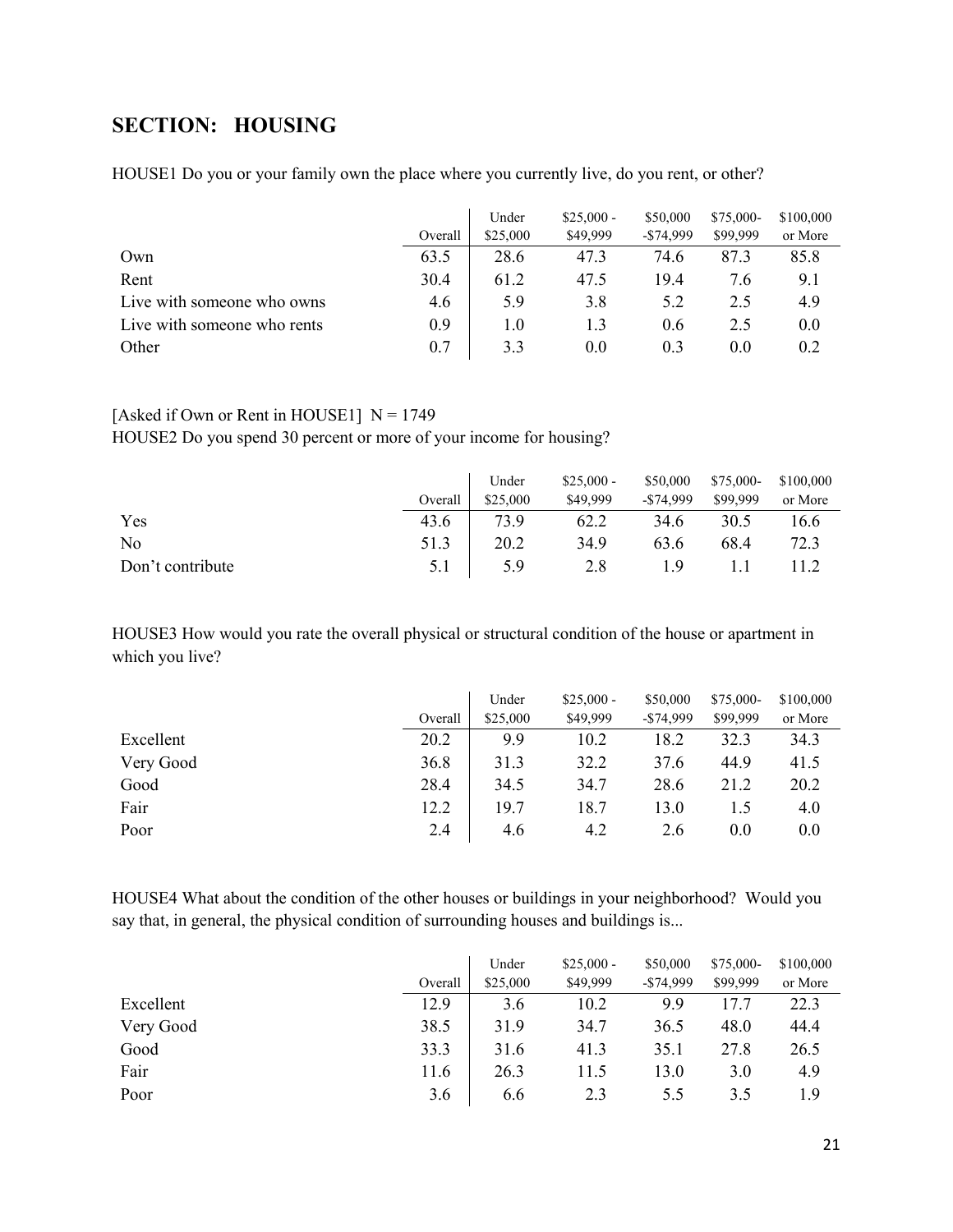# <span id="page-21-0"></span>**SECTION: ECONOMY**

ECON1 How often does your household have difficulty paying for basic necessities, such as monthly rent or mortgage, food, and utilities?

|           | Overall | Under<br>\$25,000 | $$25,000 -$<br>\$49,999 | \$50,000<br>$-$74,999$ | \$75,000-<br>\$99,999 | \$100,000<br>or More |
|-----------|---------|-------------------|-------------------------|------------------------|-----------------------|----------------------|
|           |         |                   |                         |                        |                       |                      |
| Never     | 47.9    | 26.2              | 28.9                    | 45.5                   | 71.1                  | 74.9                 |
| Rarely    | 26.2    | 23.9              | 31.0                    | 30.7                   | 24.4                  | 19.6                 |
| Sometimes | 18.3    | 25.6              | 28.5                    | 22.0                   | 3.6                   | 5.5                  |
| Often     | 5.0     | 15.4              | 7.7                     | 0.9                    | 1.0                   | 0.0                  |
| Always    | 2.7     | 8.9               | 3.8                     | 0.9                    | 0.0                   | 0.0                  |

ECON2 In the past 3 years, has your household's financial situation...

|                             |         | Under    | $$25,000 -$ | \$50,000     | \$75,000- | \$100,000 |
|-----------------------------|---------|----------|-------------|--------------|-----------|-----------|
|                             | Overall | \$25,000 | \$49,999    | $-$ \$74,999 | \$99,999  | or More   |
| Gotten significantly better | 11.1    | 3.0      | 10.3        | 9.2          | 8.6       | 19.7      |
| Gotten somewhat better      | 27.2    | 9.6      | 17.6        | 30.6         | 48.5      | 37.6      |
| Stayed about the same       | 42.1    | 49.5     | 45.7        | 46.0         | 35.9      | 33.1      |
| Gotten somewhat worse       | 15.3    | 25.4     | 20.5        | 12.4         | 6.1       | 9.1       |
| Gotten significantly worse  | 4.3     | 12.5     | 5.9         |              | 1.0       | 0.4       |

ECON3 Thinking about the national economy, would you say that over the next year the nation's economy will...

|                     |         | Under    | $$25,000 -$ | \$50,000     | \$75,000- | \$100,000 |
|---------------------|---------|----------|-------------|--------------|-----------|-----------|
|                     | Overall | \$25,000 | \$49,999    | $-$ \$74,999 | \$99,999  | or More   |
| Get much better     | 7.7     | 6.6      | 3.1         | 11.6         | 9.6       | 10.0      |
| Get somewhat better | 24.9    | 16.2     | 24.1        | 27.5         | 28.9      | 27.9      |
| Stay about the same | 33.4    | 37.0     | 31.4        | 32.8         | 40.1      | 30.9      |
| Get somewhat worse  | 27.8    | 31.4     | 31.6        | 23.2         | 18.3      | 28.5      |
| Get much worse      | 6.2     | 8.9      | 9.8         | 4.9          | 3.0       | 2.8       |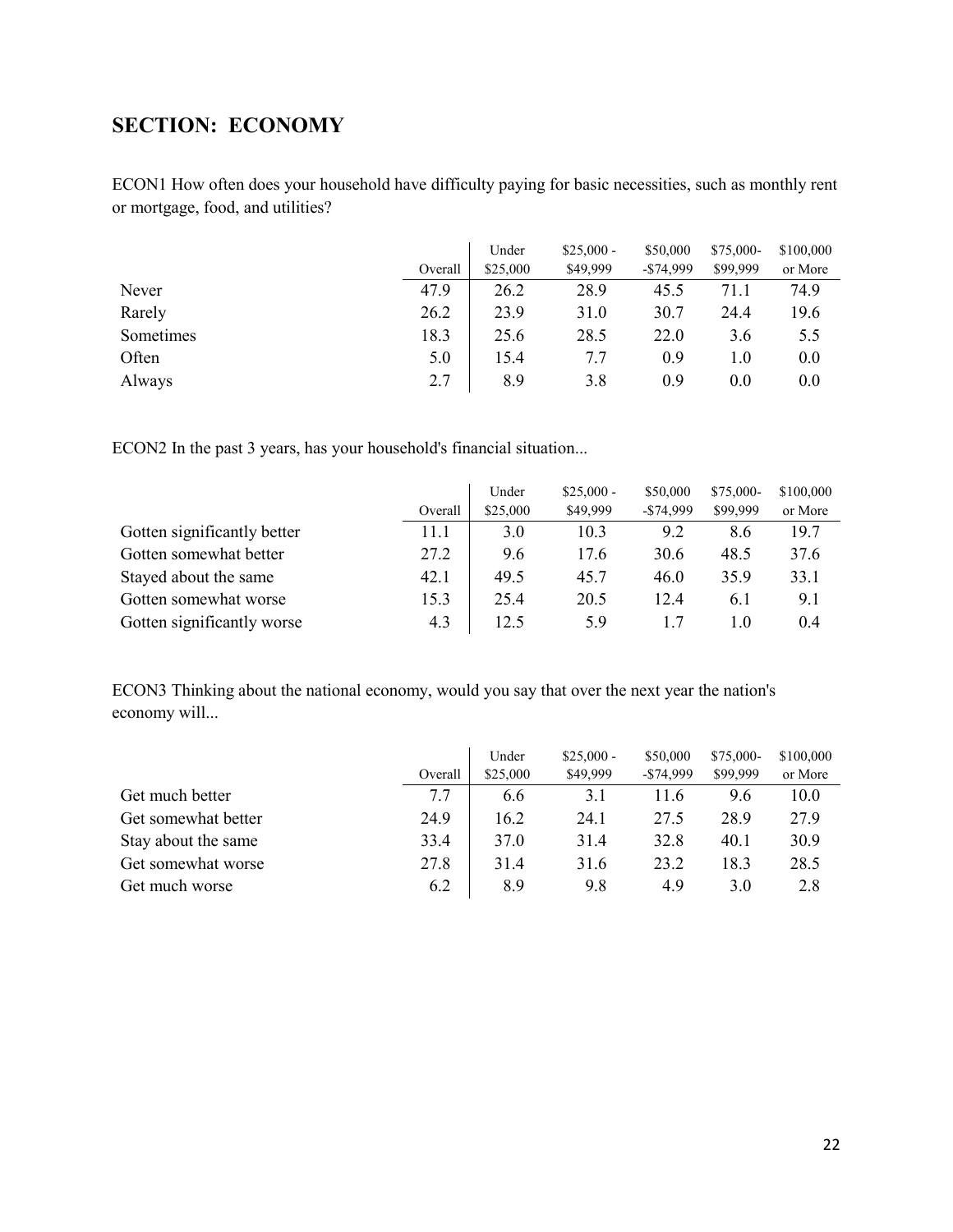|                     |         | Under    | $$25,000 -$ | \$50,000     | \$75,000- | \$100,000 |
|---------------------|---------|----------|-------------|--------------|-----------|-----------|
|                     | Overall | \$25,000 | \$49,999    | $-$ \$74,999 | \$99,999  | or More   |
| Get much better     | 4.8     | 6.6      | 2.5         | 4.9          | 5.6       | 6.0       |
| Get somewhat better | 35.5    | 27.1     | 32.1        | 35.3         | 43.1      | 41.7      |
| Stay about the same | 43.4    | 45.2     | 45.1        | 42.8         | 41.1      | 41.9      |
| Get somewhat worse  | 13.5    | 14.9     | 17.0        | 15.0         | 9.6       | 9.1       |
| Get much worse      | 2.7     | 6.3      | 3.3         | 2.0          | 0.5       |           |

ECON4 Thinking about the local or regional economy, would you say that over the next year the region's economy will...

ECON5 Thinking about your own economic situation, would you say that over the next year your economic situation will...

|                     |         | Under    | $$25,000 -$ | \$50,000     | \$75,000- | \$100,000 |
|---------------------|---------|----------|-------------|--------------|-----------|-----------|
|                     | Overall | \$25,000 | \$49,999    | $-$ \$74,999 | \$99,999  | or More   |
| Get much better     | 8.9     | 7.2      | 6.9         | 10.4         | 6.6       | 12.1      |
| Get somewhat better | 27.9    | 28.6     | 20.8        | 20.3         | 43.7      | 34.3      |
| Stay about the same | 49.2    | 45.1     | 53.3        | 55.7         | 43.7      | 44.7      |
| Get somewhat worse  | 11.3    | 14.8     | 13.8        | 12.2         | 6.1       | 7.7       |
| Get much worse      | 2.8     | 4.3      | 5.2         | 1.4          | 0.0       | 1.3       |

ECON6 Are you currently employed either full or part time?

|                |         | Under    | $$25,000 -$ | \$50,000     | \$75,000- | \$100,000 |
|----------------|---------|----------|-------------|--------------|-----------|-----------|
|                | Overall | \$25,000 | \$49,999    | $-$ \$74,999 | \$99,999  | or More   |
| Yes            | 60.9    | 31.6     | 59.0        | 62.0         | 75.1      | 75.2      |
| No             | 6.8     | 12.5     | 9.5         | 1.7          | 1.5       | 6.2       |
| Retired        | 21.8    | 23.0     | 24.6        | 25.2         | 21.3      | 15.5      |
| Disabled       | 8.0     | 24.3     | 6.4         | 9.9          | 0.5       | 1.1       |
| Unable to work | 1.5     | 3.6      | 0.6         | 1.2          | 1.5       | 1.3       |
| Refused        | 1.0     | 4.9      | 0.0         | 0.0          | 0.0       | 0.8       |

[Asked if Yes to ECON6]  $N = 993$ 

ECON7 How many hours per week do you USUALLY work at your main job?

|                             |         | Under    | $$25,000-$ |           | \$50,000 \$75,000- \$100,000 |         |
|-----------------------------|---------|----------|------------|-----------|------------------------------|---------|
|                             | Overall | \$25,000 | \$49,999   | -\$74.999 | \$99,999                     | or More |
| 35 hours or more per week   | 81.7    | 35.4     | 85.5       | 90.2      | 86.5                         | 83.7    |
| Less than 35 hours per week | 18.3    | 64.6     | 14.5       | 9.8       | 13.5                         | 16.3    |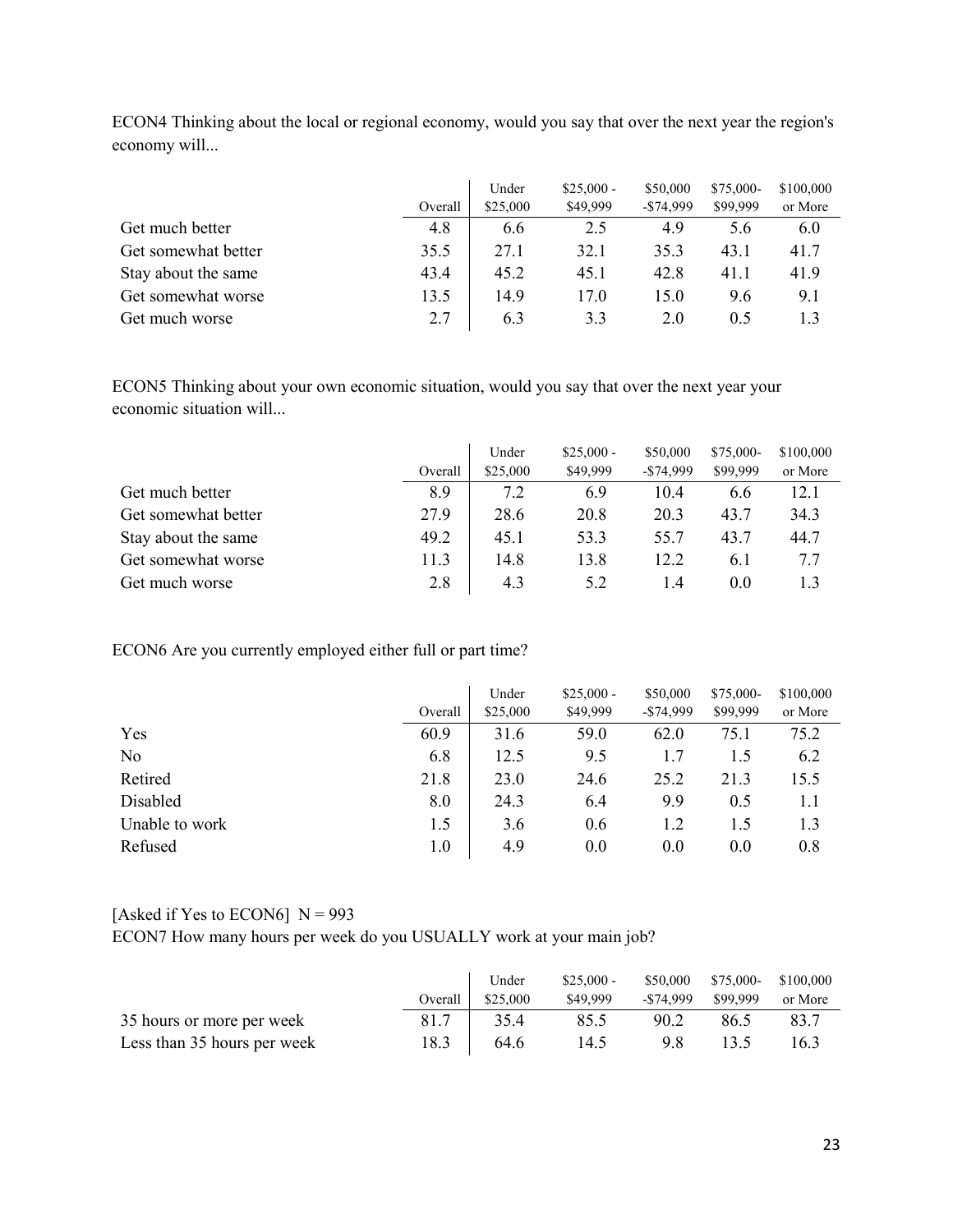|                                    |         | Under    | $$25,000 -$ | \$50,000    | \$75,000- | \$100,000 |
|------------------------------------|---------|----------|-------------|-------------|-----------|-----------|
|                                    | Overall | \$25,000 | \$49,999    | $-$74,999$  | \$99,999  | or More   |
| Slack work/business conditions     | 1.5     | 1.6      | 2.3         | 5.0         | 0.0       | 0.0       |
| Could only find part-time work     | 2.5     | 4.8      | 2.3         | 0.0         | 0.0       | 1.7       |
| Seasonal work                      | 6.4     | 0.0      | 0.0         | 35.0        | 0.0       | 10.3      |
| Child care problems                | 3.0     | 0.0      | 11.6        | 0.0         | 0.0       | 1.7       |
| Other family/personal obligations  | 4.5     | 0.0      | 0.0         | 10.0        | 21.1      | 5.2       |
| Health/medical limitations         | 5.0     | 4.8      | 14.0        | 5.0         | 0.0       | 0.0       |
| School/training                    | 30.7    | 48.4     | 7.0         | 5.0         | 15.8      | 43.1      |
| Retired/Social Security limit on   | 12.9    | 11.3     | 27.9        | 20.0        | 5.3       | 3.4       |
| earnings                           |         |          |             |             |           |           |
| Full-time workweek is less than 35 | 7.9     | 8.1      | 14.0        | 0.0         | 5.3       | 6.9       |
| hours                              |         |          |             |             |           |           |
| Other – Please specify             | 25.7    | 21.0     | 20.9        | <b>20.0</b> | 52.6      | 27.6      |

## [Asked if Less than 35 hours per week to ECON7]  $N = 240$ ECON8 What is your main reason for working part-time?

[Asked if Yes to ECON6]  $N = 992$ 

ECON9 At your primary job are you

|                                   |         | Under    | $$25,000 -$ | \$50,000   | $$75,000-$ | \$100,000 |
|-----------------------------------|---------|----------|-------------|------------|------------|-----------|
|                                   | Overall | \$25,000 | \$49,999    | $-$74.999$ | \$99,999   | or More   |
| Employed in the Private Sector    | 38.6    | 37.1     | 31.3        | 44.4       | 31.1       | 45.2      |
| Employed in the Public Sector     | 32.5    | 37.1     | 40.3        | 33.2       | 31.8       | 24.3      |
| Employed in the Non-profit Sector | 22.9    | 17.5     | 24.8        | 18.2       | 32.4       | 21.5      |
| Self-employed                     | 6.0     | 8.2      | 3.5         | 4.2        | 4.7        | 9.0       |

## [Asked if Yes to ECON6]  $N = 992$ ECON10 Are you a member of a union?

|     | Under            | $$25,000 - $50,000$ $$75,000 - $100,000$ |  |  |
|-----|------------------|------------------------------------------|--|--|
|     | Overall \$25,000 | \$49,999 - \$74,999 \$99,999 or More     |  |  |
| Yes |                  | 15.5   11.3 15.2 22.8 17.6 11.7          |  |  |
| No  |                  | 84.5 88.7 84.8 77.2 82.4 88.3            |  |  |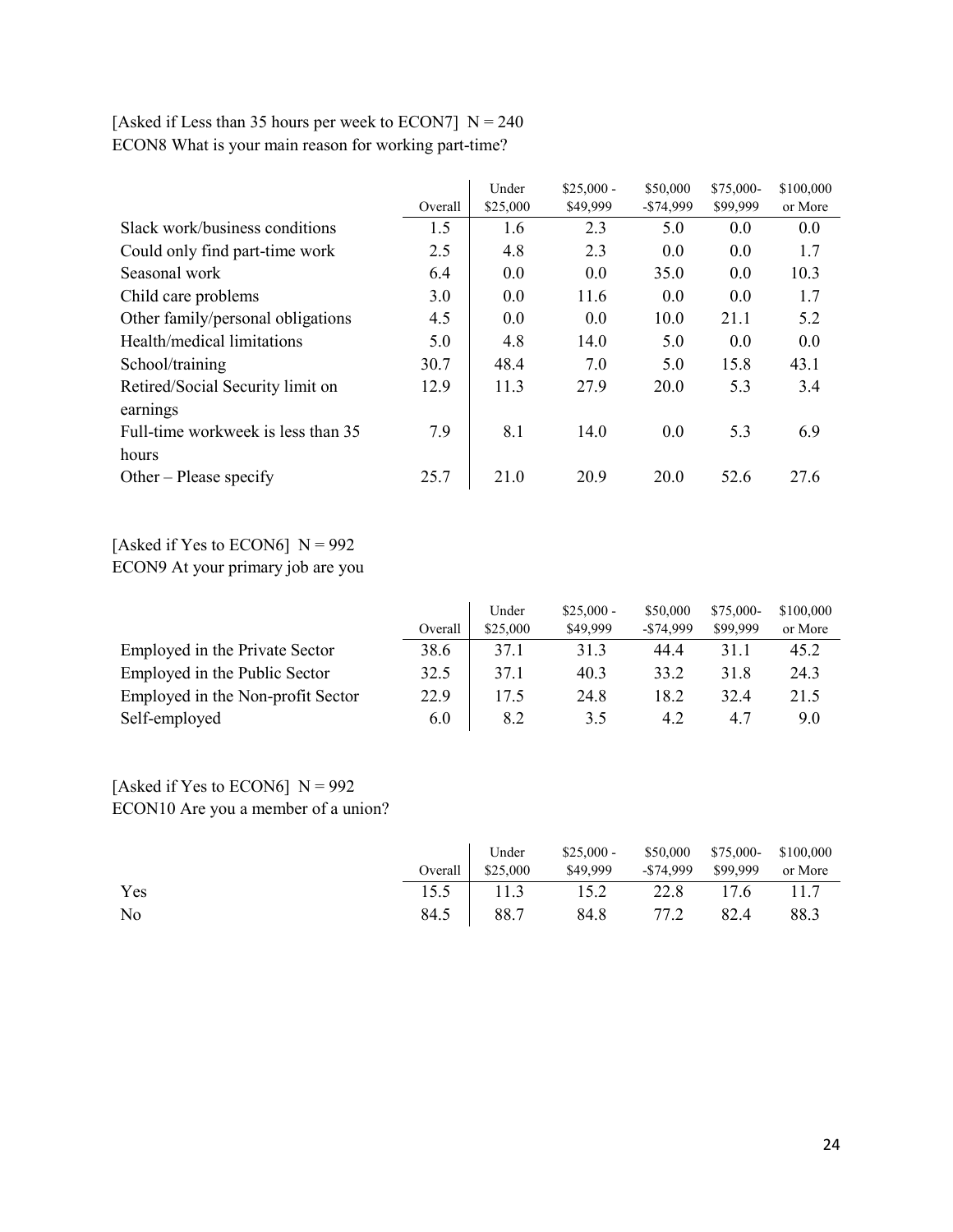### [Asked if Yes to ECON6]  $N = 992$ ECON11 How do you usually get to work?

|                            |         | Under    | $$25,000 -$ | \$50,000     | \$75,000- | \$100,000 |
|----------------------------|---------|----------|-------------|--------------|-----------|-----------|
|                            | Overall | \$25,000 | \$49,999    | $-$ \$74,999 | \$99,999  | or More   |
| Private car, truck, or van | 66.1    | 43.8     | 62.9        | 75.2         | 68.2      | 68.6      |
| Public transit             | 20.9    | 28.1     | 28.1        | 19.6         | 12.2      | 16.9      |
| Motorcycle                 | 0.1     | 0.0      | 0.3         | 0.0          | 0.0       | 0.0       |
| Bicycle or walking         | 4.7     | 19.8     | 6.8         | 1.4          | 2.7       | 1.7       |
| Worked at home             | 5.2     | 8.3      | 1.0         | 0.9          | 11.5      | 7.9       |
| Other – Please specify     | 3.0     | 0.0      | 1.0         | 2.8          | 5.4       | 4.8       |

### [Asked if Yes to ECON6]  $N = 992$

ECON12 How easy would it be for you to find a job with another employer in the area that offers the same income and fringe benefits you have now?

|                 |         | Under    | $$25,000 -$ | \$50,000     | \$75,000- | \$100,000 |
|-----------------|---------|----------|-------------|--------------|-----------|-----------|
|                 | Overall | \$25,000 | \$49,999    | $-$ \$74,999 | \$99,999  | or More   |
| Very easy       | 7.4     | 8.3      | 7.1         | 3.7          | 10.9      | 8.2       |
| Fairly easy     | 32.6    | 32.3     | 33.2        | 28.4         | 33.3      | 34.4      |
| Not too easy    | 41.1    | 34.4     | 40.3        | 49.8         | 44.9      | 36.9      |
| Not easy at all | 18.9    | 25.0     | 19.4        | 18.1         | 10.9      | 20.6      |

### [Asked if No to ECON6]]  $N = 111$

ECON13 Are you looking for full time work at this time?

|     |                   | Under \$25,000 - \$50,000 \$75,000 \$100,000 |  |  |
|-----|-------------------|----------------------------------------------|--|--|
|     | Overall $$25,000$ | \$49,999 - \$74,999 \$99,999 or More         |  |  |
| Yes |                   | 31.2 56.4 18.4 16.7 66.7 17.9                |  |  |
| No  |                   | 68.8   43.6 81.6 83.3 33.3 82.1              |  |  |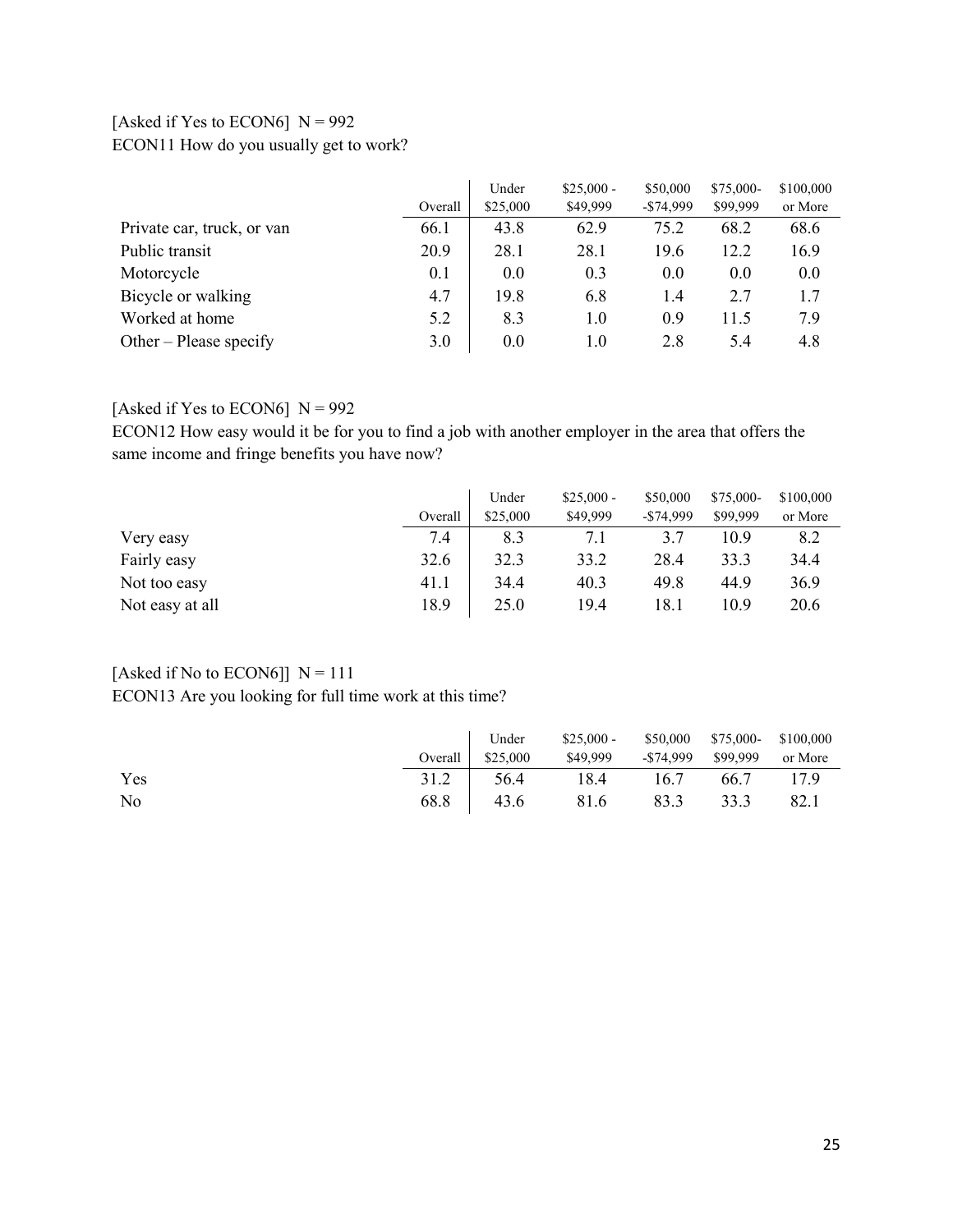## [Asked if No to ECON13]  $N = 77$

ECON14 Reason you are not looking for a job: Check all that apply

|                                    |         | Under    | $$25,000 -$ | \$50,000     | \$75,000- | \$100,000 |
|------------------------------------|---------|----------|-------------|--------------|-----------|-----------|
|                                    | Overall | \$25,000 | \$49,999    | $-$ \$74,999 | \$99,999  | or More   |
| Child care problems                | 0.0     | 0.0      | 0.0         | 0.0          | 0.0       | 0.0       |
| Other family/personal obligations  | 2.4     | 0.0      | 2.5         | 0.0          | 0.0       | 4.3       |
| Health/medical limitations         | 15.5    | 13.3     | 25.0        | 20.0         | 0.0       | 0.0       |
| School/training                    | 45.2    | 73.3     | 27.5        | 40.0         | 0.0       | 60.9      |
| Retired/Social Security limit on   | 14.3    | 0.0      | 27.5        | 20.0         | 0.0       | 0.0       |
| earnings                           |         |          |             |              |           |           |
| Full-time workweek is less than 35 | 0.0     | 0.0      | 0.0         | 0.0          | 0.0       | 0.0       |
| hours                              |         |          |             |              |           |           |
| Other – Please specify             | 22.6    | 13.3     | 17.5        | <b>20.0</b>  | 100.0     | 34.8      |

ECON15 Are you currently a full- or part-time student at a community college, a 4-year college/university, or a technical/ trade/professional school?

|                                        |         | Under    | $$25,000 -$ | \$50,000     | \$75,000- | \$100,000 |
|----------------------------------------|---------|----------|-------------|--------------|-----------|-----------|
|                                        | Overall | \$25,000 | \$49,999    | $-$ \$74,999 | \$99,999  | or More   |
| No, not a student                      | 85.4    | 74.3     | 87.5        | 88.7         | 88.8      | 86.2      |
| Student at Community college           | 1.8     | 2.3      | 2.7         | 2.0          | 0.0       | 1.1       |
| Student at a 4-year college/university | 10.6    | 20.4     | 6.7         | 7.5          | 9.6       | 11.1      |
| Student at a                           | 2.3     | 3.0      | 3.1         |              | 1.5       |           |
| technical/trade/professional school    |         |          |             |              |           |           |

## [Asked if a student in ECON15]  $N = 131$ ECON16 Are you enrolled full-time or part time?

|           | Under                    | $$25,000 -$ | $$50,000$ $$75,000$ - $$100,000$ |           |         |
|-----------|--------------------------|-------------|----------------------------------|-----------|---------|
|           | Overall $\vert$ \$25,000 | \$49,999    | -\$74,999 \$99,999               |           | or More |
| Full Time | 73.7 84.6 71.2           |             |                                  | 41.0 72.7 | 83.1    |
| Part Time | $26.3$ 15.4              | $-4$ 28.8   | 59.0                             | 27.3      | 16.9    |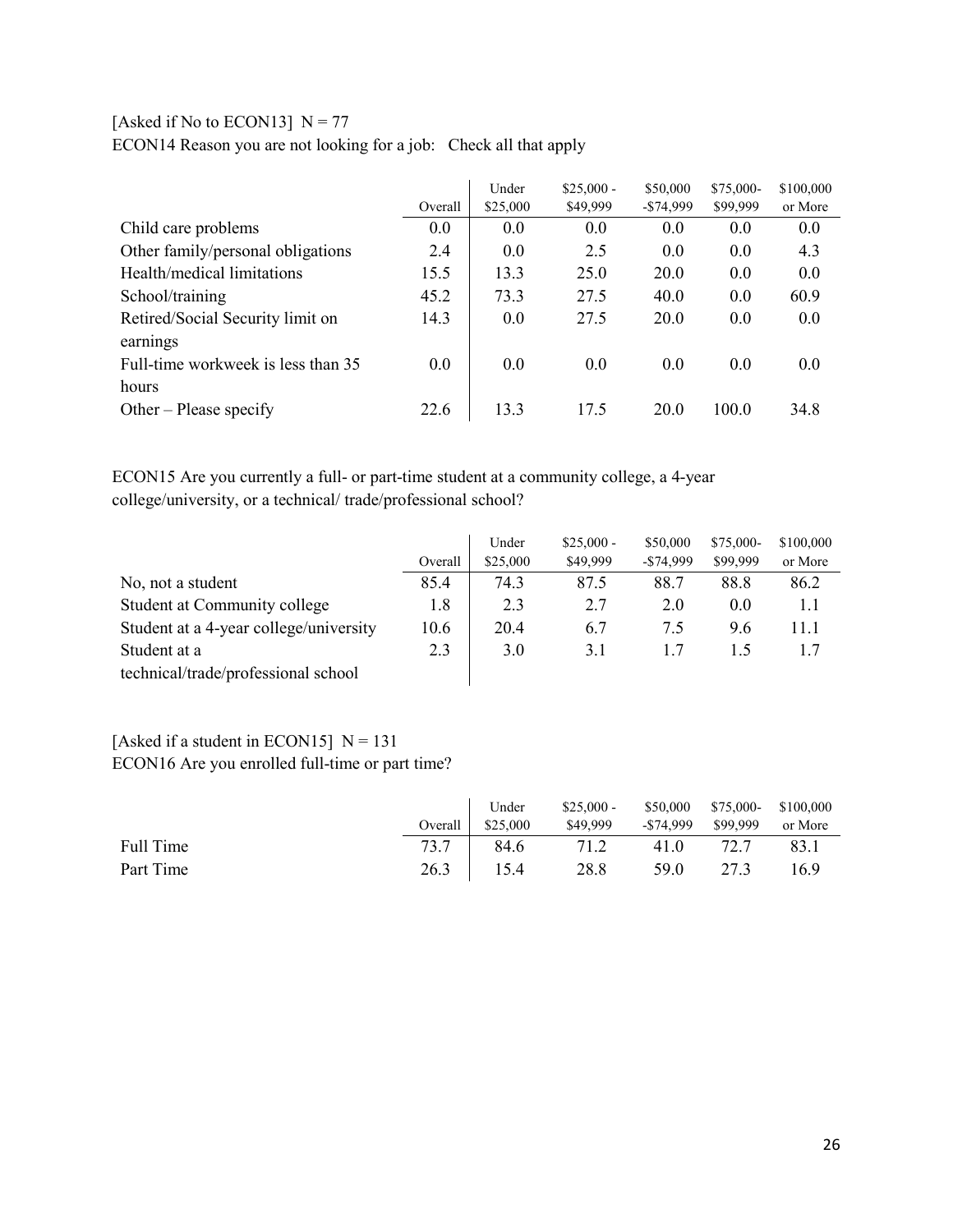# <span id="page-26-0"></span>**SECTION: HEALTH**

|           |         | Under    | $$25,000 -$ | \$50,000   | \$75,000- | \$100,000 |
|-----------|---------|----------|-------------|------------|-----------|-----------|
|           | Overall | \$25,000 | \$49,999    | $-$74,999$ | \$99,999  | or More   |
| Excellent | 14.3    | 9.9      | 13.2        | 14.2       | 18.8      | 16.6      |
| Very Good | 32.2    | 25.7     | 27.6        | 32.8       | 43.1      | 36.5      |
| Good      | 37.7    | 33.6     | 42.9        | 39.4       | 29.9      | 36.5      |
| Fair      | 13.4    | 26.6     | 13.0        | 11.3       | 7.1       | 9.6       |
| Poor      | 2.4     | 4.3      | 3.3         | 2.3        | 1.0       | 0.8       |

HLTH1 Overall, how would you rate your health?

HLTH2 During the past month, how would describe your stress level? Would you say you have had...

|                 |         | Under    | $$25,000 -$ | \$50,000     | \$75,000- | \$100,000 |
|-----------------|---------|----------|-------------|--------------|-----------|-----------|
|                 | Overall | \$25,000 | \$49,999    | $-$ \$74,999 | \$99,999  | or More   |
| No stress       | 9.0     | 5.3      | 11.3        | 9.9          | 6.1       | 9.4       |
| Mild stress     | 45.5    | 39.3     | 44.8        | 51.0         | 54.0      | 42.6      |
| Moderate stress | 34.8    | 37.3     | <b>33.0</b> | 31.6         | 34.3      | 37.9      |
| Severe stress   | 10.7    | 18.2     | 10.9        | 7.5          | 5.6       | 10.2      |

HLTH3 Was there a time during the last 12 months when you needed to see a doctor but could not because of the cost?

|     |      | Under                    | $$25,000 - $50,000$ $$75,000 - $100,000$ |      |      |         |
|-----|------|--------------------------|------------------------------------------|------|------|---------|
|     |      | Overall $\vert$ \$25,000 | \$49,999 - \$74,999 \$99,999             |      |      | or More |
| Yes | 14.4 | 20.3                     | 22.8                                     | 16.5 | 3.0  | 4.5     |
| No  |      | 85.6 79.7                | 77.2                                     | 83.5 | 97.0 | 95.5    |

HLTH4 Do you now smoke cigarettes every day, some days, or not at all?

|            |         | Under    | $$25,000 -$ | \$50,000     | $$75,000-$ | \$100,000 |
|------------|---------|----------|-------------|--------------|------------|-----------|
|            | Overall | \$25,000 | \$49,999    | $-$ \$74,999 | \$99,999   | or More   |
| Every day  | 8.0     | 16.7     | 9.8         | 6.1          | 4.6        | 3.4       |
| Some days  | 5.0     | 7.2      |             | 7.5          | 3.O        | 5.7       |
| Not at all | 87.0    | 76.1     | 88.1        | 86.4         | 92.4       | 90.9      |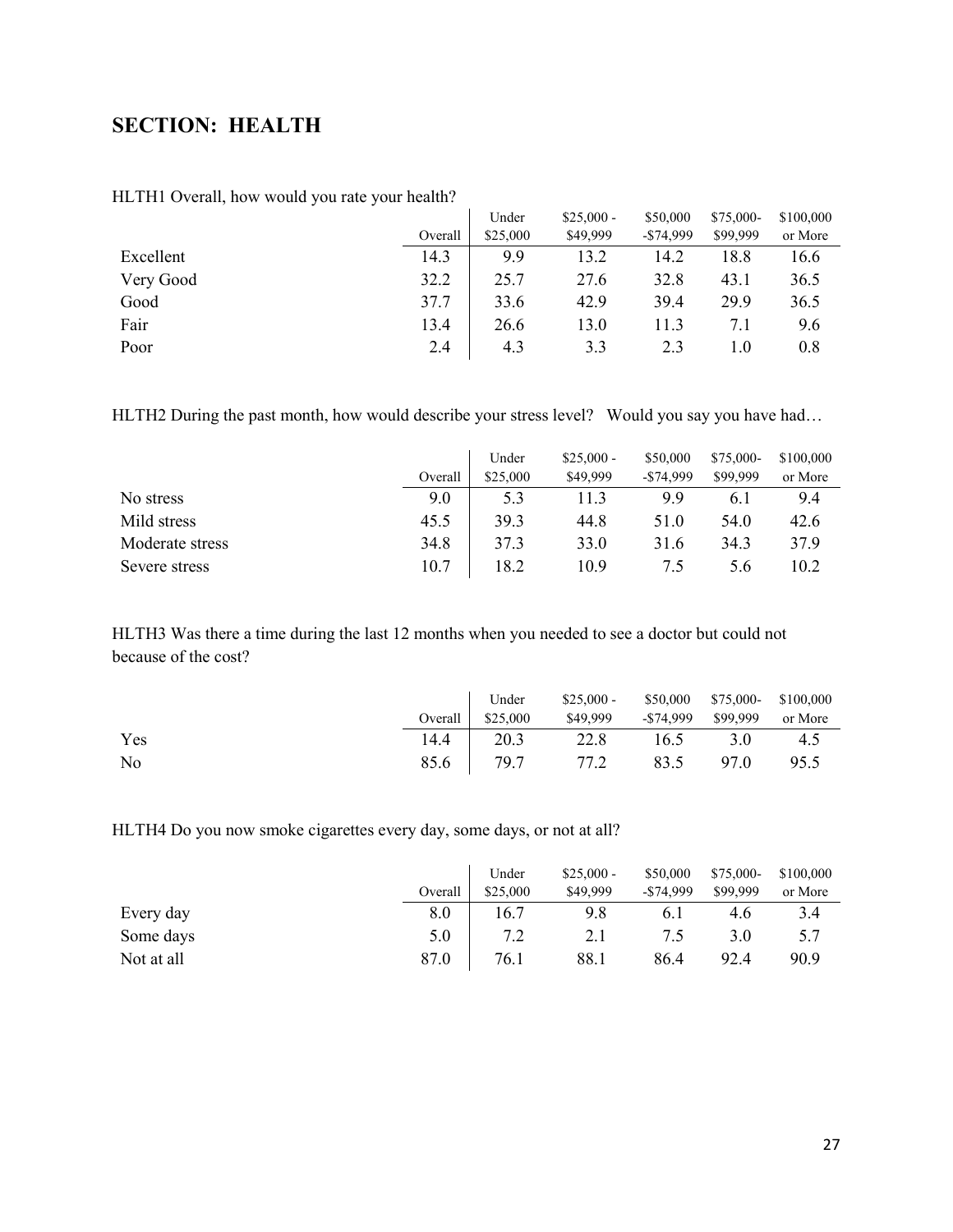# <span id="page-27-0"></span>**SECTION: RELIGION**

## RELIG1 What is your current religious preference?

|                        |         | Under    | $$25,000 -$ | \$50,000   | \$75,000- | \$100,000 |
|------------------------|---------|----------|-------------|------------|-----------|-----------|
|                        | Overall | \$25,000 | \$49,999    | $-$74.999$ | \$99,999  | or More   |
| None                   | 29.8    | 34.2     | 30.2        | 30.9       | 22.7      | 28.7      |
| Protestant             | 17.9    | 13.1     | 15.1        | 20.0       | 32.3      | 16.6      |
| Catholic               | 32.5    | 30.2     | 30.6        | 37.4       | 28.8      | 34.3      |
| Jewish                 | 3.2     | 3.0      | 1.5         | 0.9        | 1.0       | 7.9       |
| Muslim                 | 0.7     | 1.7      | 1.2         | 0.3        | 0.5       | 0.0       |
| Other – please specify | 15.8    | 17.8     | 21.5        | 10.6       | 14.6      | 12.6      |

RELIG2 How often do you usually attend religious services, meetings and/or activities?

|                               |         | Under    | $$25,000 -$ | \$50,000     | $$75,000-$ | \$100,000 |
|-------------------------------|---------|----------|-------------|--------------|------------|-----------|
|                               | Overall | \$25,000 | \$49,999    | $-$ \$74,999 | \$99,999   | or More   |
| Every day or nearly every day | 1.5     | 2.0      | 1.3         | 2.0          | 1.0        | 1.3       |
| At least once a week          | 27.7    | 20.7     | 29.3        | 30.8         | 36.5       | 24.4      |
| At least once a month         | 8.3     | 5.9      | 7.1         | 7.8          | 12.7       | 9.6       |
| A few times a year            | 26.7    | 31.3     | 26.8        | 18.0         | 19.3       | 32.9      |
| Never                         | 35.9    | 40.1     | 35.4        | 41.3         | 30.5       | 31.8      |

RELIG3 To what extent do you consider yourself a spiritual person?

|                      |         | Under    | $$25,000 -$ | \$50,000     | \$75,000- | \$100,000 |
|----------------------|---------|----------|-------------|--------------|-----------|-----------|
|                      | Overall | \$25,000 | \$49,999    | $-$ \$74,999 | \$99,999  | or More   |
| Very spiritual       | 22.0    | 18.2     | 29.1        | 21.2         | 24.9      | 16.1      |
| Moderately spiritual | 37.1    | 38.9     | 35.8        | 35.9         | 43.1      | 35.7      |
| Slightly spiritual   | 24.0    | 28.7     | 17.6        | 29.9         | 16.2      | 27.0      |
| Not spiritual at all | 16.9    | 14.2     | 17.6        | 13.0         | 15.7      | 21.2      |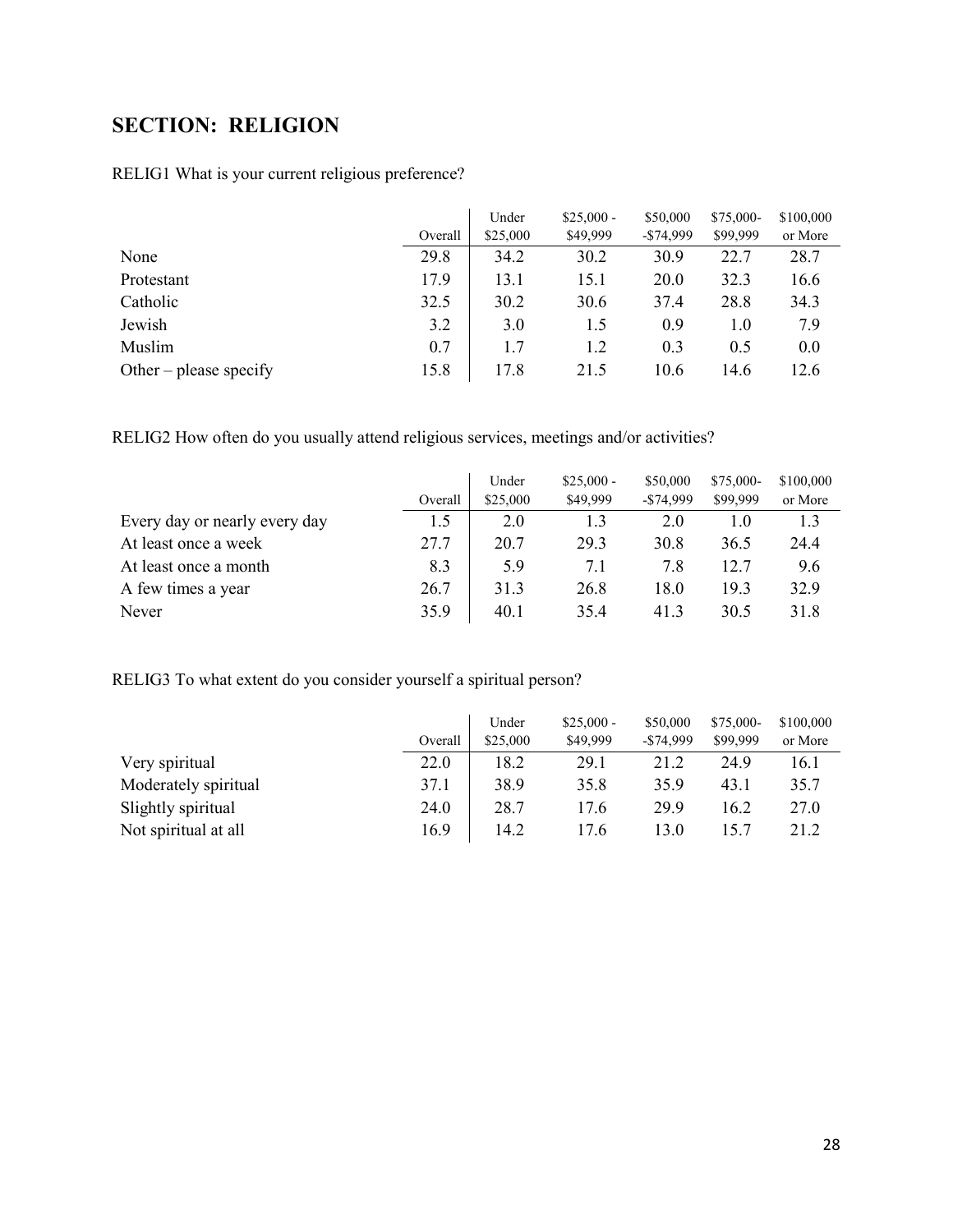# <span id="page-28-0"></span>**SECTION: HAPPINESS**

HAPPY1 All things considered, how satisfied would you say you are with life these days? Please rate on a scale from 1 to 10 where 1 means "Very Dissatisfied," and 10 means 'Very Satisfied."

|             |                   | Under $$25,000 - $50,000$ $$75,000 - $100,000$ |     |     |     |
|-------------|-------------------|------------------------------------------------|-----|-----|-----|
|             | Overall $$25,000$ | \$49,999 - \$74,999 \$99,999 or More           |     |     |     |
| Mean Rating | $7.2$ 6.5         | 6.9                                            | 7.3 | 8.1 | 7.6 |

HAPPY2 Taking all things together, on a scale of 1 to 10, how happy would you say you are? Here, 1 means "Very Unhappy" and 10 means "Very Happy."

|             |           | Under $$25,000 - $50,000$ $$75,000 - $100,000$ |     |     |  |
|-------------|-----------|------------------------------------------------|-----|-----|--|
|             |           |                                                |     |     |  |
| Mean Rating | $7.2$ 6.4 | 7.0                                            | 7.3 | 8.1 |  |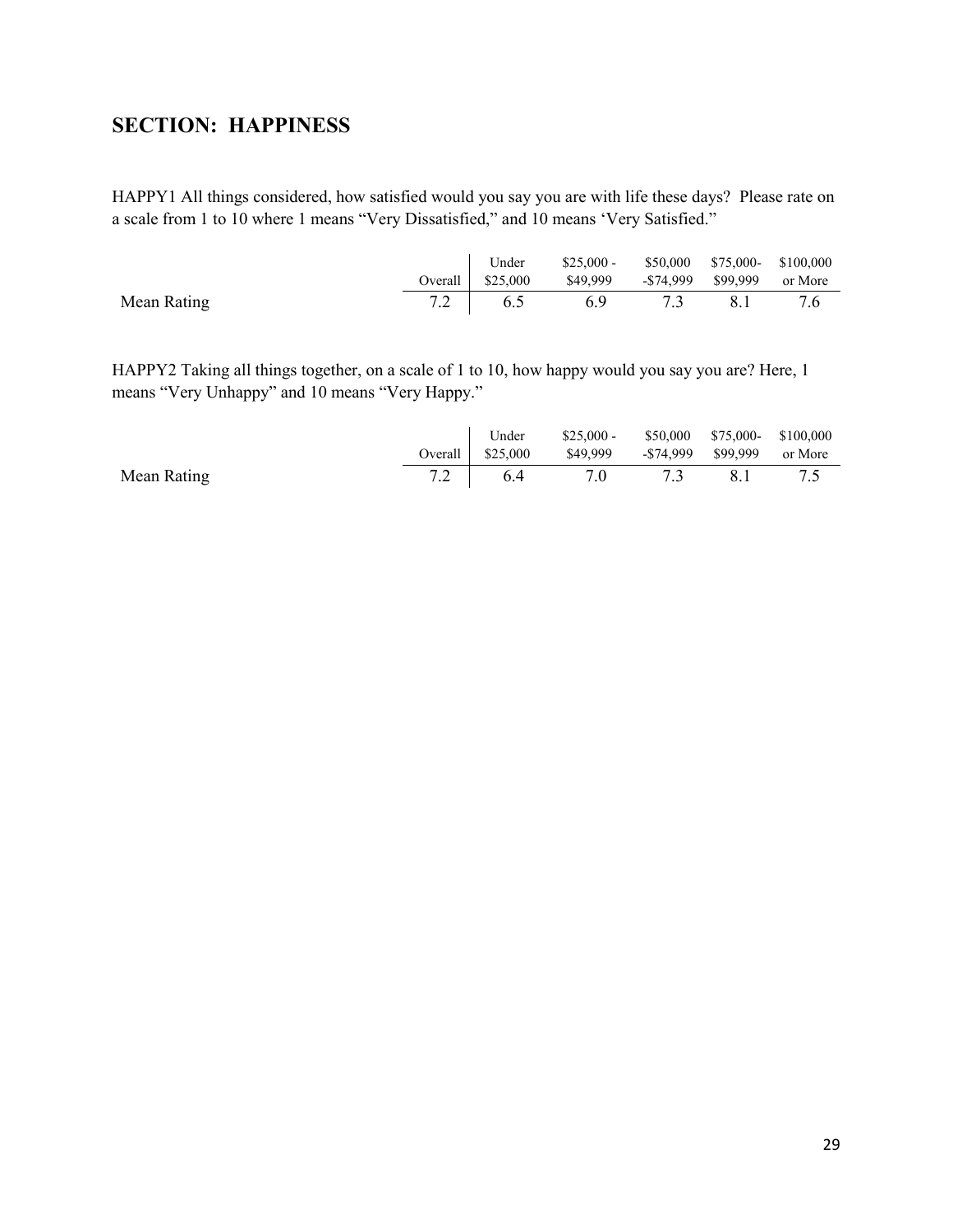# <span id="page-29-0"></span>**SECTION: DEMOGRAPHICS**

## AGE What is your age now? (IN YEARS)

|              |         | Under    | $$25,000 -$ | \$50,000     | $$75,000-$ | \$100,000 |
|--------------|---------|----------|-------------|--------------|------------|-----------|
|              | Overall | \$25,000 | \$49,999    | $-$ \$74,999 | \$99,999   | or More   |
| $18 - 29$    | 20.8    | 27.3     | 25.3        | 20.3         | 8.6        | 17.2      |
| $30 - 44$    | 15.3    | 12.5     | 14.2        | 13.3         | 17.7       | 18.7      |
| $45 - 64$    | 42.4    | 42.1     | 35.5        | 41.2         | 50.5       | 47.8      |
| 65 and older | 21.5    | 18.1     | 25.0        | 25.2         | 23.2       | 16.3      |

SEX What is your gender?

|        |      | Under             | $$25,000 - $50,000$ $$75,000 - $100,000$ |                    |      |         |
|--------|------|-------------------|------------------------------------------|--------------------|------|---------|
|        |      | Overall $$25,000$ | \$49,999                                 | -\$74,999 \$99,999 |      | or More |
| Male   | 47.8 | 35.5              | 45.2                                     | 47.8               | 58.0 | 54.5    |
| Female |      | 52.2 64.5         | 54.8                                     | 52.2               | 42.0 | 45.5    |

## MARITAL STATUS What is your current marital status?

|                           | Overall | Under<br>\$25,000 | $$25,000 -$<br>\$49,999 | \$50,000<br>$-$ \$74,999 | $$75,000-$<br>\$99,999 | \$100,000<br>or More |
|---------------------------|---------|-------------------|-------------------------|--------------------------|------------------------|----------------------|
|                           |         |                   |                         |                          |                        |                      |
| Married/living as married | 50.0    | 9.5               | 35.1                    | 56.8                     | 75.8                   | 76.8                 |
| Divorced or separated     | 10.7    | 25.7              | 12.6                    | 8.7                      | 6.1                    | 2.3                  |
| Widowed                   | 5.8     | 10.9              | 8.6                     | 6.1                      | 2.0                    | 0.9                  |
| Single/never married      | 33.5    | 53.9              | 43.7                    | 28.4                     | 16.2                   | 20.0                 |

### HISPANIC Are you of Hispanic or Latino descent?

|     |  | Under \$25,000 - \$50,000 \$75,000 \$100,000<br>Special \$25,000 \$49,999 - \$74,999 \$99,999 or More |  |        |
|-----|--|-------------------------------------------------------------------------------------------------------|--|--------|
| Yes |  | 2.1 3.0 2.9 1.7 2.5                                                                                   |  | 0.6    |
| No  |  | 97.9 97.0 97.1 98.3 97.5                                                                              |  | - 99.4 |